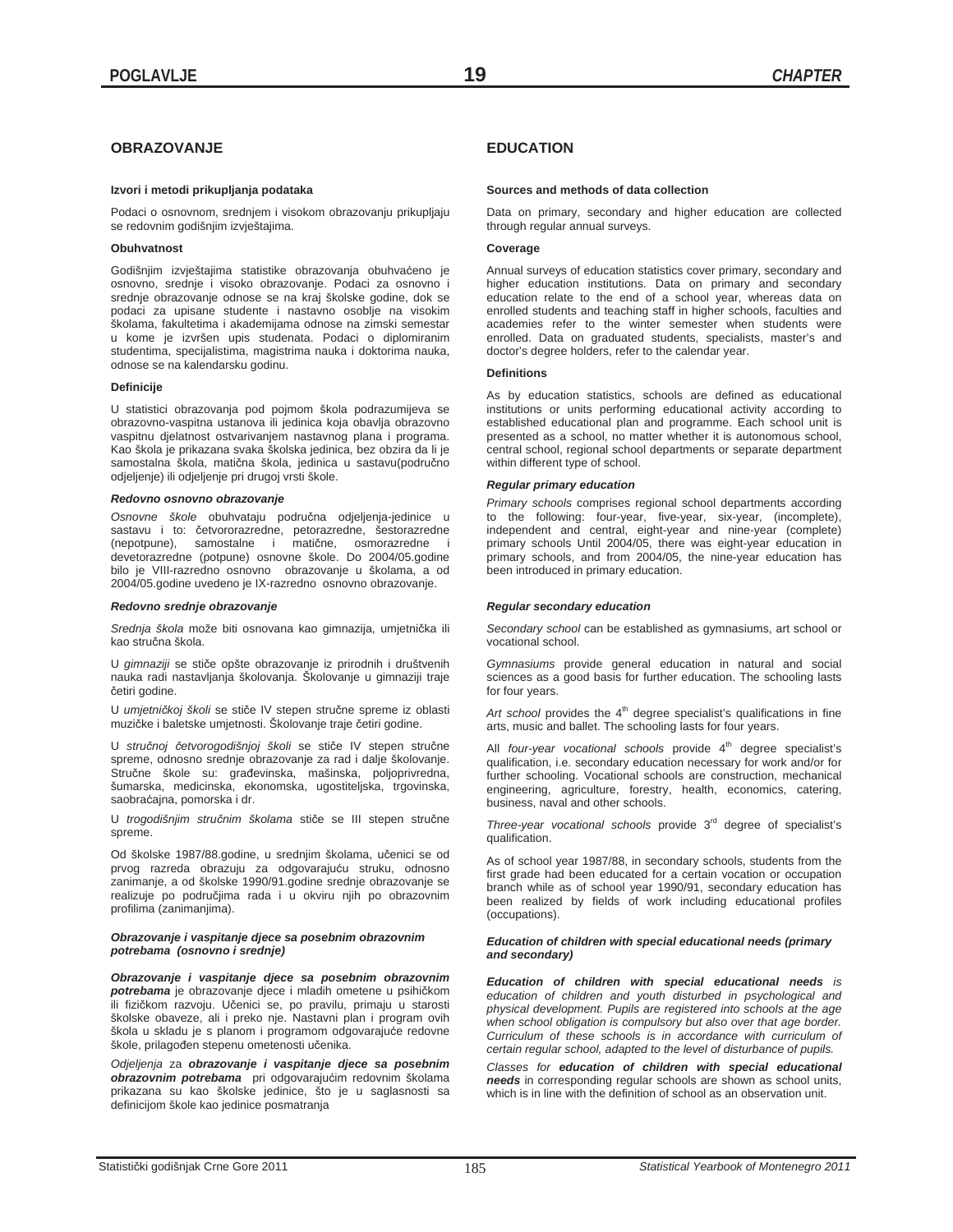## *Obrazovanje odraslih*

 *U školama za obrazovanje odraslih* omoguüuje se licima starijim od 15 godina života (odrasli), koji redovno ne pohađaju školu, da steknu osnovno obrazovanje i vaspitanje.

Odrasli osnovnu školu mogu završiti pohađanjem nastave ili polaganjem ispita. Osnovno obrazovanje za odrasle organizuje se po razredima od I do IX i traje četiri godine. Organizaciono, ove škole se javljaju kao posebne škole.

Srednje obrazovanje odrasla lica stiču kao vanredni učenici u srednjim školama.

## *Osnovne muziþke i baletske škole*

*Osnovne muziþke i baletske škole* pripremaju djecu za nastavak školovanja u srednjim muzičkim i baletskim školama. Školovanje traje od dvije do šest godina i paralelno je s redovnim osnovnim školama.

Osnovna muzička i baletska škola u sastavu srednje umjetničke škole prikazana je kao osnovna muzička i baletska škola.

## *Visoko obrazovanje*

Do školske 2004/05.god. *visoko obrazovanje* je obuhvatalo više škole, fakultete i umjetničke akademije. Visoko obrazovanje se stiče (za studente koji su upisali prije školske 2004/05.) na fakultetima i umjetničkim akademijama na kojima nastava traje najmanje četiri godine, a više obrazovanje se stiče završavanjem prvog stepena visokoškolske nastave ili više škole na kojima nastava traje dvije godine (dvogodišnje studije).

Akademske 2003/04.god. na većini fakulteta prva godina studija je organizovana u skladu sa principima Bolonjske deklaracije, a od akademske 2004/05. god. ovaj način studiranja primjenjuje se na svim fakultetima. Primjenom ove deklaracije ne postoje više škole, već samo visoke (primijenjene) na kojima nastava traje tri godine. Osnovne akademske studije traju najmanje tri godine.

### *Adult education*

*Schools for adults' education* provide possibility to persons over 15 years (adults) who are not regularly attending a school, to acquire elementary education and training.

Adults can complete primary school by either regular attending of school or taking exams. Primary education for adults is organized by grade from I to IX and lasts for four years. Organizationally, these are recognized as separate schools.

Adults acquire a secondary education as part-time students in secondary schools.

## *Primary music and ballet schools*

In *primary music and ballet schools*, pupils are being prepared for further schooling in secondary music and ballet schools. Schooling lasts from two to six years and goes in parallel with regular primary schooling.

Primary music and ballet art school within a secondary art school is shown as primary music or ballet school.

### *Higher education*

Until school year 2004/05, *higher education* included high scho-ols, faculties and art academies. Higher (tertiary education) – fa-culties and academies (for students enrolled before the school year 2004/05) is received at faculties and art academies, and is lasting minimum 4 years, while *high (post-secondary non-tertiary education)* is received upon completion of first degree of higher education or completion of high schools, whereas in both cases the schooling lasts 2 years.

In almost all faculties the first year of studies of academic year 2003/04, was organized in consistency with Bologna Declaration, while as of 2004/05 academic year it has been applied in all faculties. Implementation of this Declaration means that postsecondary non-tertiary so-called high schools do not exist any more but only so-called higher schools (faculties) where education lasts for 3 years. The basic academic studies last for at least 3 years.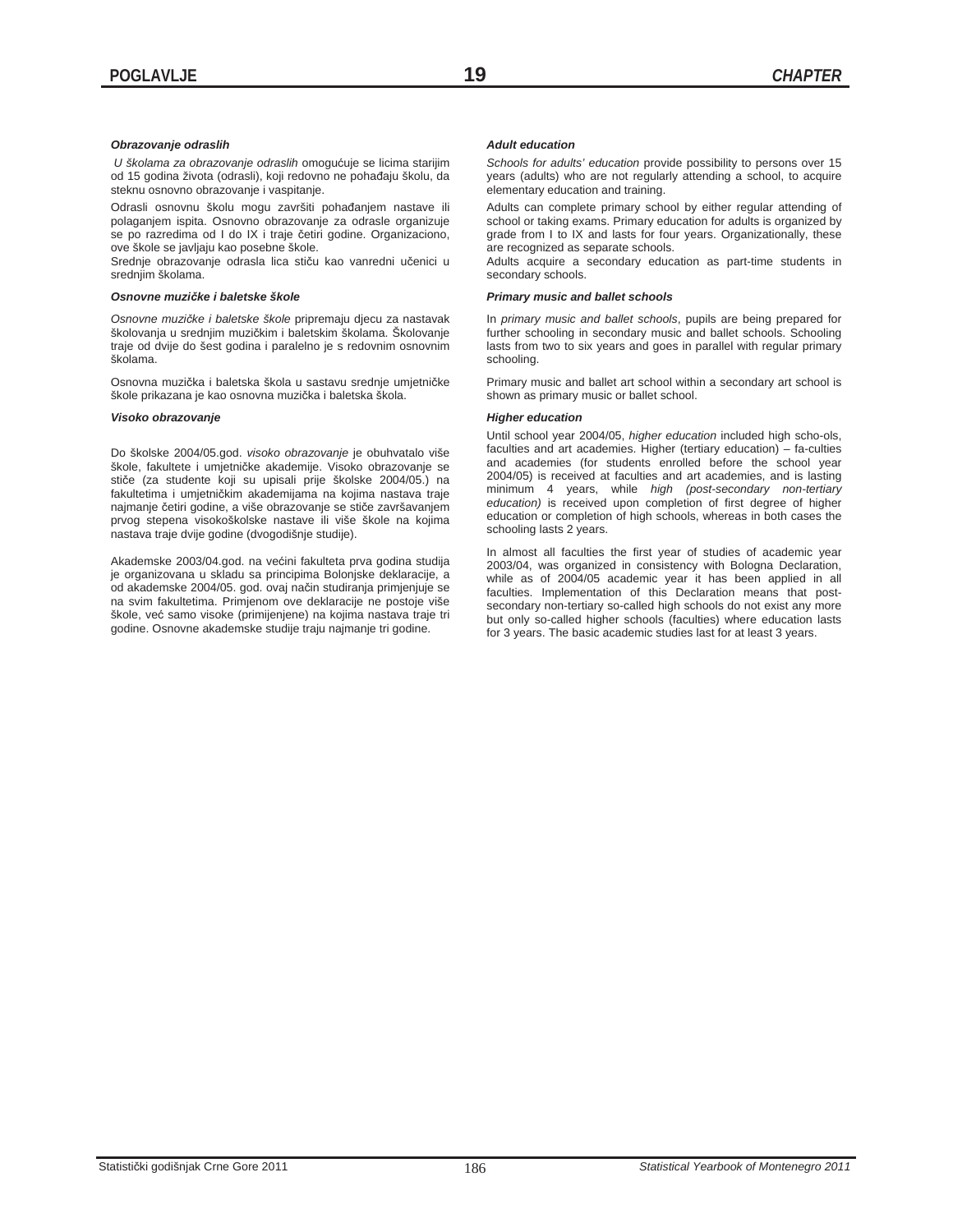## **19 –1. OSNOVNI POKAZATELJI O OSNOVNIM** *BASIC INDICATORS OF PRIMARY*  **kraj 2009/2010. školske godine** *end of* **2009/2010** *school year*

# *AND SECONDARY EDUCATION*<br> *AND SECONDARY EDUCATION*<br> *And of 2009/2010 school year*

|                                               | Škole<br>Schools | Odjeljenja<br>Class<br>units | Ukupno      | Učenice                                               |              | Završili školu<br>Completed schooling |                                                              |
|-----------------------------------------------|------------------|------------------------------|-------------|-------------------------------------------------------|--------------|---------------------------------------|--------------------------------------------------------------|
|                                               |                  |                              | All         | Females                                               | Svega<br>All | Učenice<br>Females                    |                                                              |
| REDOVNO OSNOVNO<br>OBRAZOVANJE <sup>1)</sup>  | 437              | 3337                         | 72725       | 34836                                                 | 9188         | 4461                                  | <b>REGULAR PRIMARY</b><br>EDUCATION <sup>1)</sup>            |
| REDOVNO SREDNJE<br>OBRAZOVANJE <sup>2)</sup>  | 49               | 1144                         | 31015       | 15447                                                 | 8693         | 4188                                  | <b>REGULAR SECONDARY</b><br>EDUCATION <sup>2</sup>           |
|                                               |                  |                              |             | SREDNJE OBRAZOVANJE SA PODRUČJIMA RADA                |              |                                       |                                                              |
|                                               |                  |                              |             | <b>REGULAR SECONDARY EDUCATION BY FIELDS OF STUDY</b> |              |                                       |                                                              |
| PODRUČJA RADA 3)                              |                  |                              |             |                                                       |              |                                       | FIELDS OF STUDY <sup>3)</sup>                                |
| Gimnazija                                     | 92               | 353                          | 9984        | 5664                                                  | 2423         | 1416                                  | Gymnasiums                                                   |
| Poljoprivreda, proizvodnja i<br>prerada hrane | 25               | 35                           | 735         | 356                                                   | 142          | 49                                    | Agriculture, production and<br>processing of food            |
| Šumarstvo i obrada drveta                     | $\overline{7}$   | $\overline{7}$               | 116         |                                                       | 19           |                                       | Forestry and wood processing                                 |
| Geologija, rudarstvo i metalurgija            | 4                | 5                            | 113         | 64                                                    | 55           | 30                                    | Geology, mining and metallurgy<br>Mechanical engineering and |
| Mašinstvo i obrada metala                     | 42               | 84                           | 1729        | 120                                                   | 632          | 38                                    | metal processing                                             |
| Elektrotehnika                                | 29               | 101                          | 2690        | 555                                                   | 770          | 115                                   | Electrical engineering                                       |
| Hemija, nemetali i grafičarstvo               | 4                | 8                            | 248         | 184                                                   | 104          | 70                                    | Chemistry, non-metals and<br>graphics                        |
| Tekstil i kožarstvo                           | 3                | 3                            | 57          | 57                                                    |              | $\overline{\phantom{a}}$              | Textile and leather industry                                 |
| Geodezija i građevinarstvo<br>Saobraćaj       | 11<br>27         | 34<br>50                     | 848<br>1370 | 214<br>240                                            | 223<br>502   | 58<br>75                              | Geodesy and construction<br>Transportation                   |
| Trgovina, ugostiteljstvo i turizam            | 58               | 176                          | 4870        | 2576                                                  | 1581         | 903                                   | Trade, catering and tourism                                  |
| Ekonomija, pravo, administracija              | 54               | 158                          | 5019        | 2934                                                  | 1366         | 779                                   | Economics, law, administration                               |
| Kultura, umjetnost i javno informi-<br>sanje  | 16               | 28                           | 242         | 153                                                   | 50           | 33                                    | Culture, arts and public informa-<br>tion                    |
| Zdravstvo i socijalna zaštita                 | 26               | 89                           | 2649        | 2063                                                  | 728          | 544                                   | Public health and social welfare                             |
| Ostalo (lične usluge)                         | 12               | 13                           | 345         | 267                                                   | 98           | 78                                    | Other (personal services)                                    |
|                                               |                  |                              |             |                                                       |              |                                       |                                                              |
| Specijalno osnovno obrazovanje                | 10               | 41                           | 237         | 93                                                    | 38           | 16                                    | Special primary education                                    |
| Specijalno srednje obrazovanje                | 3                | 23                           | 183         | 75                                                    | 49           | 28                                    | Special secondary education                                  |
| Osnovno obrazovanje odraslih                  | $\overline{2}$   | 14                           | 184         | 20                                                    | 49           | 4                                     | Primary education of adults                                  |
| Osnovne muzičke i baletske                    |                  |                              |             |                                                       |              |                                       |                                                              |
| škole                                         | 12               |                              | 3299        | 2134                                                  | 370          | 256                                   | Primary ballet and music schools                             |

1) Prikazan je ukupan broj škola (162 samostalne i matične škole,<br>1) The total numer of schools is presented (162 independented in the schools in the school school schools in

<sup>2)</sup> Prikazan je stvaran broj škola.<br><sup>3)</sup> Broj područja rada ( Struka ) je prikazan za sve razrede (od I – IV razreda ).

<sup>1)</sup> The total number of schools is presented (162 independent and central schools, as well as regional schools) departments <sup>2)</sup> The actual number of schools is given, <sup>3)</sup> Number of fields of study is given for all grade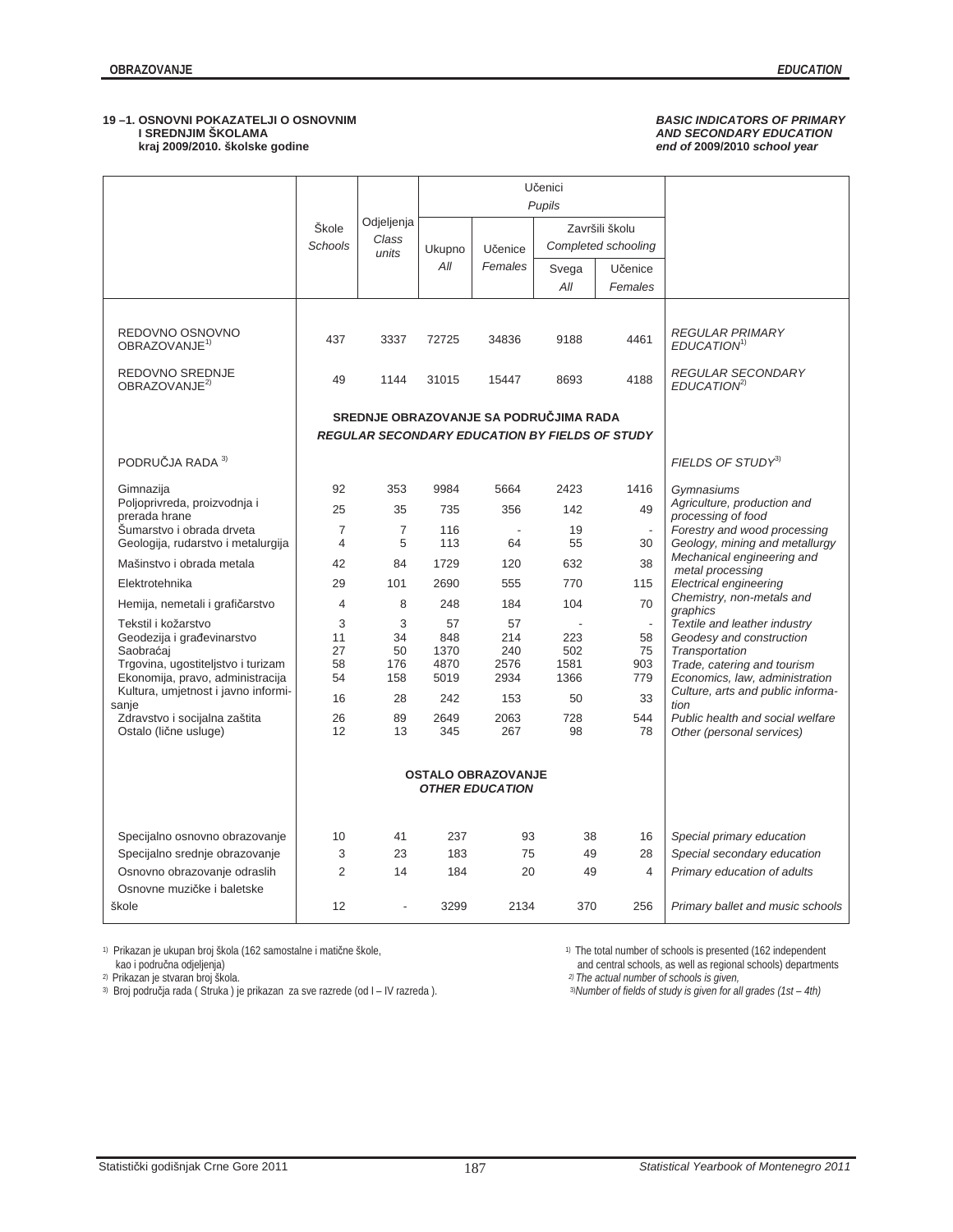## **19 – 2 . NASTAVNO OSOBLJE** *TEACHING STAFF*

|                                           |              | Akademsko osoblje<br><b>Academic Staff</b> |                  |                | Stručno osoblje<br>Experts |                          |                                                |
|-------------------------------------------|--------------|--------------------------------------------|------------------|----------------|----------------------------|--------------------------|------------------------------------------------|
|                                           | Svega<br>All | Muški<br>Male                              | Ženski<br>Female | Svega<br>All   | Muški<br>Males             | Ženski<br>Female         |                                                |
|                                           |              |                                            |                  |                |                            |                          |                                                |
| <b>UNIVERZITET CRNE GORE</b>              |              |                                            |                  | 2010/2011      |                            |                          | <b>UNIVERSITY OF MONTENEGRO</b>                |
| Ekonomski fakultet                        | 26           | 19                                         | 7                | 26             | 11                         | 15                       | <b>Faculty of Economics</b>                    |
| Pravni fakultet                           | 38           | 22                                         | 16               | 19             | 7                          | 12                       | Law Faculty                                    |
| Fakultet političkih nauka                 | 68           | 43                                         | 25               | $\overline{7}$ | $\overline{4}$             | 3                        | <b>Faculty of Political Sciences</b>           |
| Elektrotehnicki fakultet                  | 53           | 36                                         | 17               | 8              | 8                          | $\overline{\phantom{a}}$ | <b>Faculty of Electrical Engineering</b>       |
| Prirodno-matematički fakultet             | 75           | 42                                         | 33               | 7              | 3                          | 4                        | Faculty of Science and Mathematics             |
| Metalurško-tehnološki fakultet            | 23           | 13                                         | 10               | 8              | 2                          | 6                        | Faculty of Metallurgy and Technology           |
| Građevinski fakultet                      | 37           | 22                                         | 15               | 3              | 3                          | $\overline{\phantom{a}}$ | <b>Faculty of Civil Engineering</b>            |
| Arhitektonski fakultet                    | 30           | 25                                         | 5                | 9              | 2                          | $\overline{7}$           | Faculty of Architecture                        |
| Mašinski fakultet                         | 33           | 29                                         | 4                | 4              | $\overline{4}$             | $\overline{\phantom{a}}$ | <b>Faculty of Mechanical Engineering</b>       |
| Medicinski fakultet                       | 187          | 67                                         | 120              | $\overline{7}$ |                            | $\overline{7}$           | <b>Medical Faculty</b>                         |
| Filozofski fakultet                       | 137          | 50                                         | 87               | 9              |                            | 9                        | Faculty of Philosophy                          |
| Fakultet za pomorstvo                     | 27           | 17                                         | 10               | 5              | $\overline{2}$             | 3                        | <b>Faculty of Maritime Studies</b>             |
| Fakultet za turizam i hotelijerstvo Kotor | 32           | 16                                         | 16               | 4              |                            | 4                        | Faculty of Tourism & Hotel<br>Management Kotor |
| Obrazovanje učitelja na albanskom jeziku  | 35           | 26                                         | 9                | $\mathbf{1}$   | $\mathbf{1}$               | $\overline{a}$           | Training for Albanian- speaking<br>teachers    |
| Fakultet primijenjene fizioterapije       | 26           | 18                                         | 8                | 25             | 7                          | 18                       | Faculty of Applied Physiotherapy               |
| Biotehnički fakultet                      | 43           | 21                                         | 22               | 14             | 11                         | 3                        | <b>Biotechnical Faculty</b>                    |
| Muzička akademija                         | 9            | 7                                          | 2                | 16             | 6                          | 10                       | Music Academy                                  |
| Fakultet likovnih umjetnosti              | 31           | 17                                         | 14               | $\overline{4}$ | 3                          | $\mathbf{1}$             | Faculty of Fine Arts                           |
| Fakultet dramskih umjetnosti              | 13           | 8                                          | 5                | 8              | 4                          | 4                        | Faculty of Drama                               |
| Institut za strane jezike                 | 18           | 3                                          | 15               | 5              | $\mathbf{1}$               | 4                        | Institute for Foreign Languages                |
| Studijski program-farmacija               | 21           | 6                                          | 15               |                |                            | $\overline{\phantom{a}}$ | <b>Study Programms Pharmacy</b>                |
| Studijski program-geodezija               | 10           | 10                                         |                  |                |                            | $\overline{\phantom{a}}$ | <b>Study Programms Geodesy</b>                 |
| Fakultet za sport i fizičko vaspitanje    | 10           | 10                                         | 1                | 2              | $\mathbf{1}$               | $\mathbf{1}$             | Faculty of Sports and Physical<br>Education    |
|                                           |              |                                            |                  |                |                            |                          |                                                |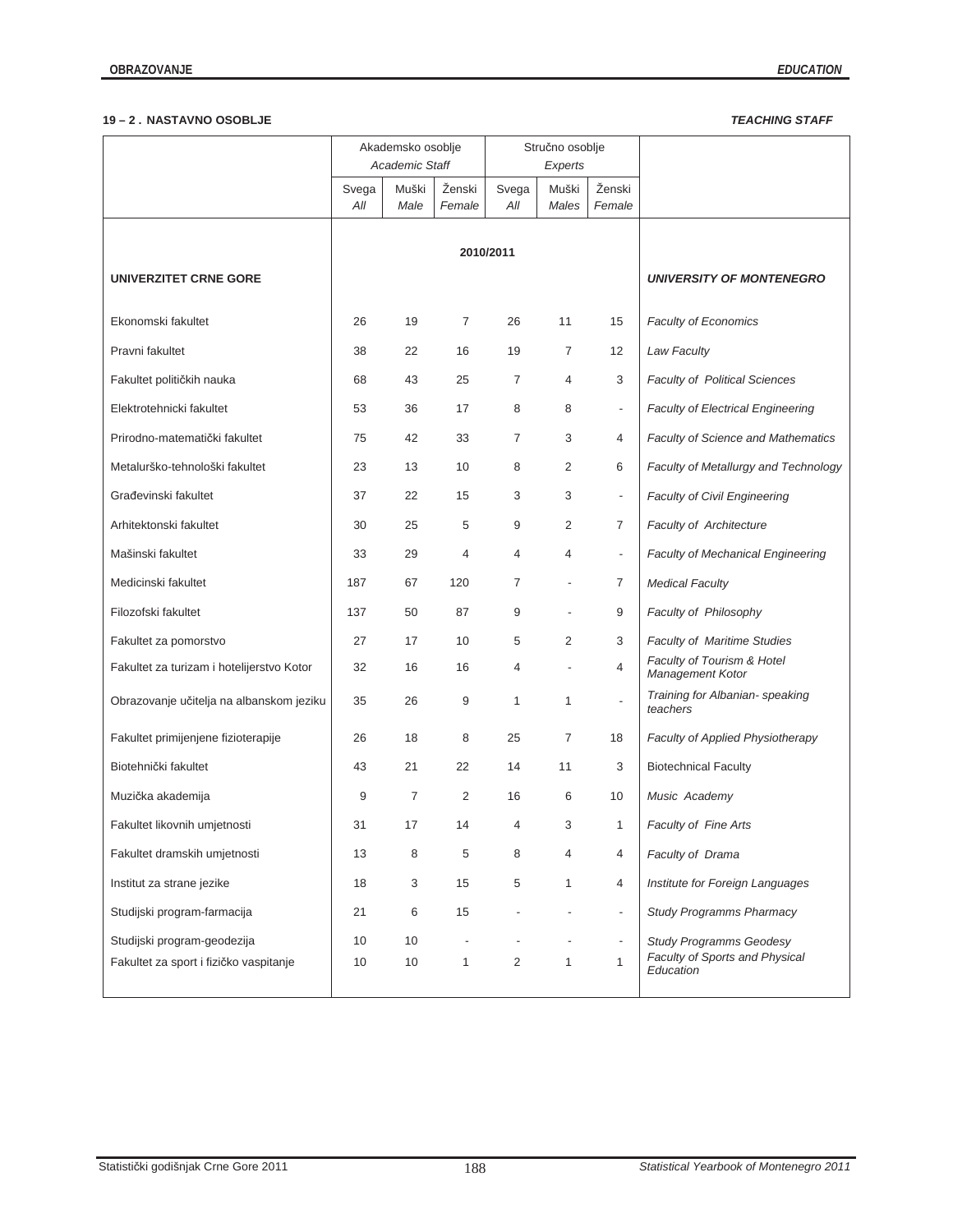## **19 – 2 . NASTAVNO OSOBLJE** *TEACHING STAFF*

| /nastavak/<br>/continued/                                          |       |                       |                          |                 |                |                |                                                                              |  |  |  |  |  |
|--------------------------------------------------------------------|-------|-----------------------|--------------------------|-----------------|----------------|----------------|------------------------------------------------------------------------------|--|--|--|--|--|
|                                                                    |       | Akademsko osoblje     |                          | Stručno osoblje |                |                |                                                                              |  |  |  |  |  |
|                                                                    |       | <b>Academic Staff</b> |                          |                 | Experts        |                |                                                                              |  |  |  |  |  |
|                                                                    | Svega | Muški                 | Ženski                   | Svega           | Muški          | Ženski         |                                                                              |  |  |  |  |  |
|                                                                    | All   | Male                  | Female                   | All             | Males          | Female         |                                                                              |  |  |  |  |  |
|                                                                    |       |                       |                          | 2010/2011       |                |                |                                                                              |  |  |  |  |  |
|                                                                    |       |                       |                          |                 |                |                |                                                                              |  |  |  |  |  |
| <b>UNIVERZITET MEDITERAN</b>                                       |       |                       |                          |                 |                |                | <b>UNIVERSITY MEDITERAN</b>                                                  |  |  |  |  |  |
|                                                                    |       |                       |                          |                 |                |                | Faculty of Tourism Bar                                                       |  |  |  |  |  |
| Fakultet za turizam Bar                                            | 12    | $\overline{7}$        | 5                        | 2               | 1              | 1              |                                                                              |  |  |  |  |  |
| Fakultet za poslovne studije "Montenegro<br>business school"       | 14    | 6                     | 8                        | $\mathbf{1}$    |                | $\mathbf{1}$   | <b>Faculty of Business Studies</b><br>"Montenegro business school"           |  |  |  |  |  |
|                                                                    |       |                       |                          |                 |                |                |                                                                              |  |  |  |  |  |
| Fakultet za informacione tehnologije                               | 21    | 16                    | 5                        | 3               | 2              | $\mathbf{1}$   | <b>Faculty of Information Technologies</b>                                   |  |  |  |  |  |
| Fakultet vizuelnih umjetnosti                                      | 36    | 19                    | 17                       | 3               | 2              | $\mathbf{1}$   | <b>Faculty of Visual Arts</b>                                                |  |  |  |  |  |
|                                                                    |       |                       |                          |                 |                |                |                                                                              |  |  |  |  |  |
| Pravni fakultet                                                    | 4     | 4                     |                          | 7               | 4              | 3              | Law Faculty                                                                  |  |  |  |  |  |
|                                                                    | 7     | 3                     | 4                        | 13              | 1              | 12             | <b>Faculty of Foreign Languages</b>                                          |  |  |  |  |  |
| Fakultet za strane jezike                                          |       |                       |                          |                 |                |                |                                                                              |  |  |  |  |  |
| <b>UDG</b>                                                         |       |                       |                          |                 |                |                | <b>UDG</b>                                                                   |  |  |  |  |  |
| Fakultet za medjunarodnu ekonomiju,                                | 15    | 5                     | 10                       | 5               | 2              | 3              | Faculty of International Economics,<br><b>Finance and Business</b>           |  |  |  |  |  |
| finansije i biznis                                                 |       |                       |                          |                 |                |                |                                                                              |  |  |  |  |  |
| Fakultet pravnih nauka                                             | 31    | 23                    | 8                        | 4               | 1              | 3              | Faculty of Law                                                               |  |  |  |  |  |
|                                                                    |       |                       |                          |                 |                |                | <b>Humanities Studies</b>                                                    |  |  |  |  |  |
| Humanističke studije                                               | 16    | 11                    | 5                        | 3               | 2              | 1              |                                                                              |  |  |  |  |  |
| Fakultet za informacione sisteme i<br>tehnologije                  | 16    | 10                    | 6                        | 2               | 1              | 1              | Faculty of Information Systems and<br>Technologies                           |  |  |  |  |  |
|                                                                    |       |                       |                          |                 |                |                |                                                                              |  |  |  |  |  |
| Fakultet umjetnosti                                                | 8     | 6                     | $\overline{2}$           | 4               | 1              | 3              | Faculty of Arts                                                              |  |  |  |  |  |
| OSTALE VISOKOŠKOLSKE USTANOVE                                      |       |                       |                          |                 |                |                | <b>OTHER ACADEMIC INSTITUTIONS</b>                                           |  |  |  |  |  |
|                                                                    |       |                       |                          |                 |                |                |                                                                              |  |  |  |  |  |
| Fakultet za poslovni menadžment Bar                                | 16    | 9                     | $\overline{7}$           | 3               |                | 3              | Faculty of Business Managem. Bar                                             |  |  |  |  |  |
|                                                                    |       |                       |                          |                 |                |                |                                                                              |  |  |  |  |  |
| Visoka škola sestrinstva "Kraljica Jelena"                         | 5     | 3                     | 2                        | 1               |                | $\mathbf{1}$   | College of Sisterhood"Kraljica Jelena"<br>Faculty of Administrative and      |  |  |  |  |  |
| Fakultet za drzavne i evropske studije                             | 50    | 37                    | 13                       | 6               | 1              | 5              | European Studies                                                             |  |  |  |  |  |
| Fakultet za menadžment u saobraćaju i                              | 16    | 11                    | 5                        |                 |                |                | Faculty for Traffic& Transport                                               |  |  |  |  |  |
| komunikacijama                                                     |       |                       |                          |                 |                |                | Management                                                                   |  |  |  |  |  |
| Algonquin - Fakultet za internacionalni i<br>turistički menadžment | 2     | 2                     | $\overline{\phantom{a}}$ | 3               | 1              | $\overline{2}$ | Algonquin - Faculty for International<br><b>Hotel and Tourist Management</b> |  |  |  |  |  |
| Fakultet za mediteranske poslovne                                  | 10    | 2                     | 8                        | 1               | $\overline{a}$ | $\mathbf{1}$   | Faculty for Mediterranean Business Studies                                   |  |  |  |  |  |
| studije                                                            |       |                       |                          |                 |                |                |                                                                              |  |  |  |  |  |
| Fakultet za menadžment Heceg Novi                                  | 12    | 8                     | 4                        | 5               | 3              | $\overline{2}$ | Faculty for management-Herceg Novi                                           |  |  |  |  |  |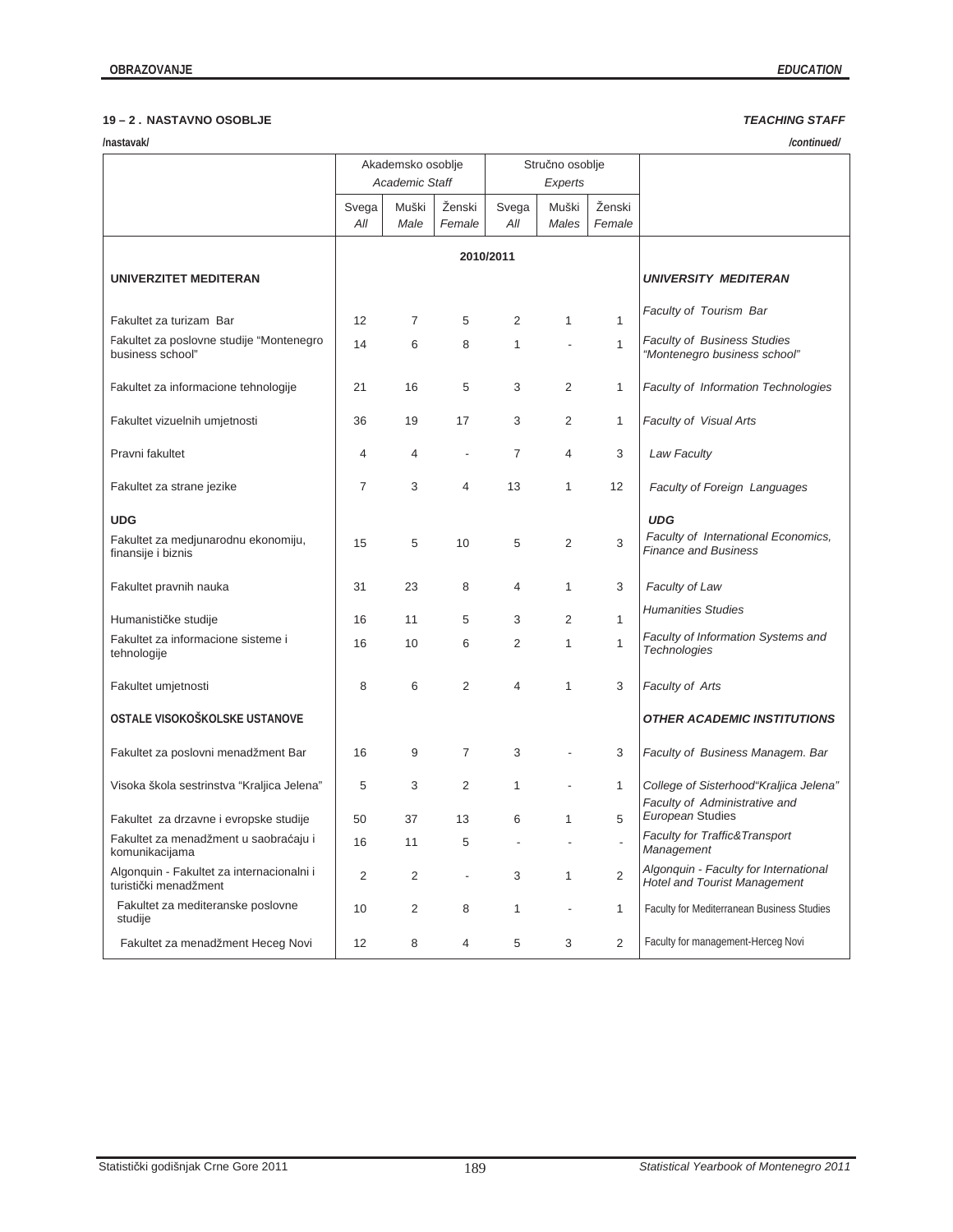## **19 – 3. STUDENTI PREMA NAýINU** *STUDENTS BY SOURCE*   **FINANSIRANJA I POLU** *OF FINANCING AND SEX*

|                                                           |              |                   |              | Studenti / Students                                 |                |                                   |                                              |
|-----------------------------------------------------------|--------------|-------------------|--------------|-----------------------------------------------------|----------------|-----------------------------------|----------------------------------------------|
|                                                           |              | Ukupno<br>Total   |              | Finansiranje iz budžeta<br>Financed from the Budget |                | Samofinansiranje<br>Self-financed |                                              |
|                                                           | Svega<br>All | Ženski<br>Females | Svega<br>All | Ženski<br>Females                                   | Svega<br>All   | Ženski<br>Females                 |                                              |
| <b>UKUPNO</b>                                             |              |                   |              |                                                     |                |                                   | <b>TOTAL</b>                                 |
| 2007/2008                                                 | 18009        | 9651              | 4891         | 2898                                                | 13118          | 6753                              | 2007/2008                                    |
| 2008/2009                                                 | 20490        | 11048             | 4599         | 2818                                                | 15891          | 8230                              | 2008/2009                                    |
| 2009/2010                                                 | 21199        | 11268             | 4300         | 2597                                                | 16899          | 8671                              | 2009/2010                                    |
| 2010/2011                                                 | 22163        | 11748             | 4369         | 2650                                                | 17794          | 9098                              | 2010/2011                                    |
| UNIVERZITET CRNE GORE                                     | 17756        | 9650              | 4369         | 2650                                                | 13387          | 7000                              | UNIVERSITY OF MONTENEGRO                     |
| Ekonomski fakultet                                        | 4033         | 2479              | 479          | 380                                                 | 3554           | 2099                              | <b>Faculty of Economics</b>                  |
| Ekonomija                                                 | 2600         | 1703              | 479          | 380                                                 | 2121           | 1323                              | Economics                                    |
| Menadžment Podgorica                                      | 1147         | 659               | ł,           | $\overline{\phantom{a}}$                            | 1147           | 659                               | Management Podgorica                         |
| Menadžment Bijelo Polje                                   | 286          | 117               | ä,           | ×,                                                  | 286            | 117                               | Management Bijelo Polje                      |
| Pravni fakultet                                           | 3198         | 1847              | 298          | 205                                                 | 2900           | 1642                              | <b>Law Faculty</b>                           |
| Podgorica                                                 | 2240         | 1360              | 270          | 192                                                 | 1970           | 1169                              | Podgorica                                    |
| Bijelo Polje                                              | 503          | 240               | 23           | 10                                                  | 480            | 230                               | Bijelo Polje                                 |
| Budva                                                     | 455          | 247               | 5            | 3                                                   | 450            | 243                               | Budva                                        |
| Fakultet političkih nauka                                 | 872          | 658               | 246          | 197                                                 | 626            | 461                               | <b>Faculty of Political Sciences</b>         |
| Elektrotehnički fakultet                                  | 1353         | 230               | 210          | 55                                                  | 1143           | 175                               | <b>Faculty of Electrical Engineering</b>     |
| Elektronika, energetika                                   | 564          | 107               | 207          | 55                                                  | 357            | 52                                | Electronics, Energetics                      |
| Primijenjeno računarstvo Podgorica                        | 787          | 123               | 3            | ×                                                   | 784            | 123                               | Applied Computer Science Podgorica           |
| Primijenjeno računarstvo Berane                           | 2            | J.                | ×,           |                                                     | $\overline{2}$ | $\overline{\phantom{a}}$          | Applied Computer Science Berane              |
| Prirodno-matematički fakultet                             | 510          | 268               | 253          | 157                                                 | 257            | 111                               | <b>Faculty of Sciences &amp; Mathematics</b> |
| Matematika, biologija, fizika                             | 451          | 259               | 253          | 157                                                 | 198            | 102                               | Mathematics, Biology, Physics                |
| Visoka škola za računarstvo i informacione<br>tehnologije | 59           | 9                 |              |                                                     | 59             | 9                                 | Computer Science and Information Technology  |
| Metalurško-tehnološki fakultet                            | 242          | 160               | 87           | 51                                                  | 155            | 109                               | <b>Faculty of Metallurgy and Technology</b>  |
| Građevinski fakultet                                      | 603          | 162               | 256          | 89                                                  | 347            | 73                                | <b>Faculty of Civil Engineering</b>          |
| Građevinarstvo                                            | 493          | 138               | 236          | 82                                                  | 257            | 56                                | Construction                                 |
| Primijenjene studije menadžmenta u<br>gradjevinarstvu     | 110          | 24                | 20           | 7                                                   | 90             | 17                                | Applied construction management studies      |
| Arhitektonski fakultet                                    | 249          | 124               | 85           | 50                                                  | 164            | 74                                | <b>Faculty of Architecture</b>               |
| Mašinski fakultet                                         | 266          | 57                | 95           | 20                                                  | 171            | 37                                | <b>Faculty of Mechanical Engineering</b>     |
| Podgorica<br>Pljevlja                                     | 196<br>70    | 37<br>20          | 95<br>÷,     | 20<br>×,                                            | 101<br>70      | 17<br>20                          | Podgorica<br>Pljevlja                        |
| Medicinski fakultet                                       | 618          | 422               | 374          | 247                                                 | 244            | 175                               | <b>Medical Faculty</b>                       |
| Medicina, stomatologija                                   | 385          | 254               | 374          | 247                                                 | 11             | 7                                 | Medicine, Stomatology                        |
| Visoka medicinska škola Berane                            | 233          | 168               |              | ×                                                   | 233            | 168                               | Higher Medical School Berane                 |
| Filozofski fakultet                                       | 2257         | 1645              | 790          | 576                                                 | 1467           | 1069                              | <b>Faculty of Philosophy</b>                 |
| Nikšić                                                    | 1973         | 1463              | 719          | 521                                                 | 1254           | 942                               | Nikšić                                       |
| Berane ( Učiteljski studij )                              | 213          | 136               | 71           | 55                                                  | 142            | 81                                | Berane (Teachers Training Studies)           |
| Berane (Engleski jezik i književnost)                     | 71           | 46                | ł,           | ×,                                                  | 71             | 46                                | Berane (English Language and Literature)     |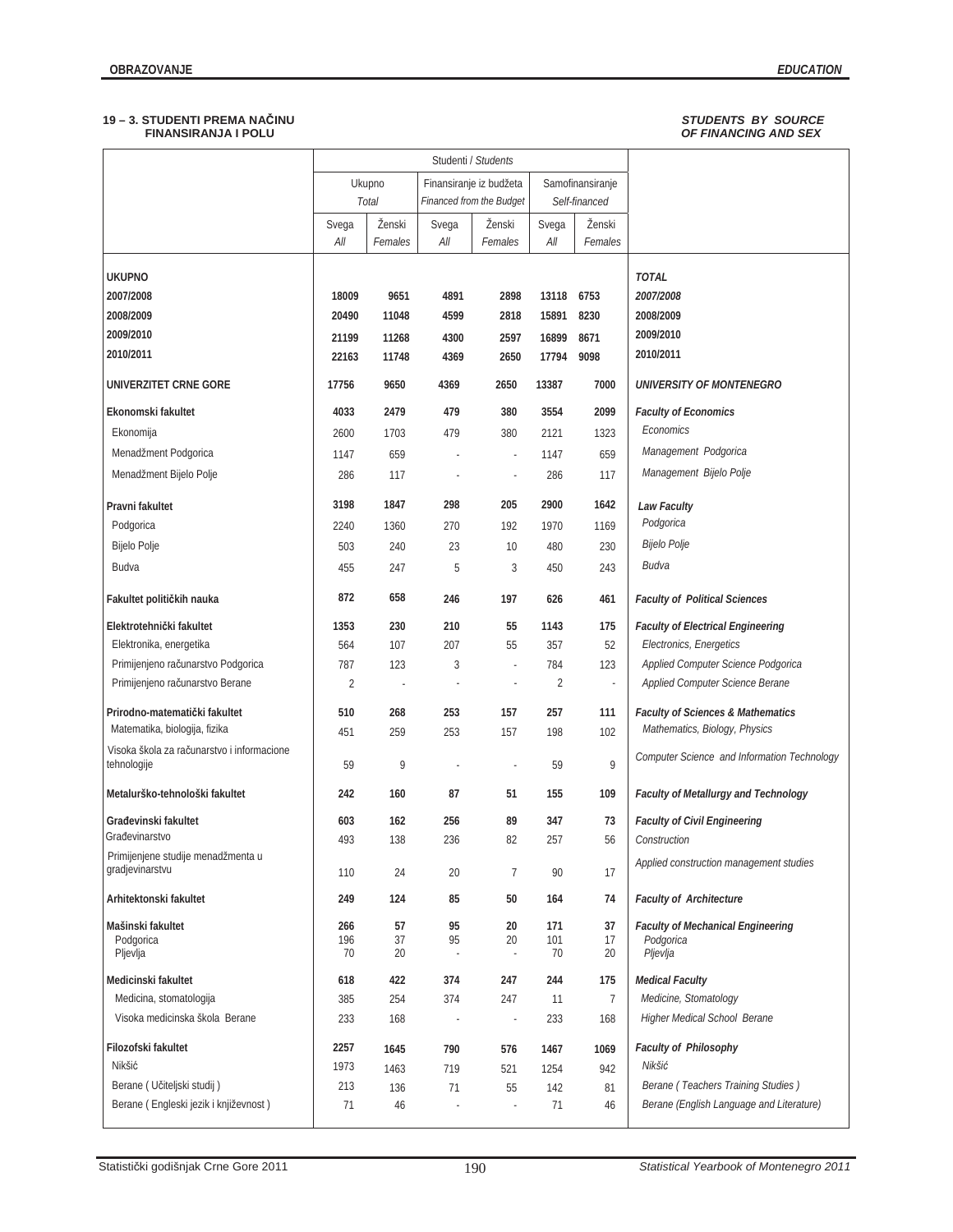## **19 – 3. STUDENTI PREMA NAýINU** *STUDENTS BY SOURCE*   **FINANSIRANJA I POLU** *OF FINANCING AND SEX*

| / nastavak /                                                                 |              |                          |                          |                                    |              |                   | /continued/                                                                               |
|------------------------------------------------------------------------------|--------------|--------------------------|--------------------------|------------------------------------|--------------|-------------------|-------------------------------------------------------------------------------------------|
|                                                                              |              |                          |                          | Studenti / Students                |              |                   |                                                                                           |
|                                                                              |              | Ukupno                   |                          | Finansiranje iz budžeta            |              | Samofinansiranje  |                                                                                           |
|                                                                              |              | Total                    |                          | Financed from the<br><b>Budget</b> |              | Self-financed     |                                                                                           |
|                                                                              | Svega<br>All | Ženski<br>Females        | Svega<br>All             | Ženski<br>Females                  | Svega<br>All | Ženski<br>Females |                                                                                           |
| Fakultet za pomorstvo                                                        | 961          | 158                      | 282                      | 45                                 | 679          | 113               | <b>Faculty of Maritime Studies</b>                                                        |
| Kotor                                                                        | 859          | 107                      | 282                      | 45                                 | 577          | 62                | Kotor                                                                                     |
| Budva                                                                        | 102          | 51                       | $\overline{\phantom{a}}$ | ×,                                 | 102          | 51                | Budva                                                                                     |
| Fakultet za turizam i hotelijerstvo Kotor                                    | 1098         | 725                      | 330                      | 250                                | 768          | 475               | Faculty of Tourism&Hotel Management -Kotor                                                |
| Obrazovanje učitelja na albanskom jeziku                                     | 72           | 40                       | 71                       | 40                                 | $\mathbf{1}$ | ÷,                | Training for Albanian- speaking Teachers                                                  |
| Fakultet primijenjene fizioterapije                                          | 191          | 135                      | 56                       | 37                                 | 135          | 98                | The Faculty of Applied Physiotherapy                                                      |
| Biotehnički fakultet                                                         | 420          | 189                      | 169                      | 84                                 | 251          | 105               | <b>Biotechnical Faculty</b>                                                               |
| Biljna proizvodnja, stočarstvo                                               | 307          | 145                      | 168                      | 84                                 | 139          | 61                | Crop Production, Livestock breeding                                                       |
| Studije primijenjene poljoprivrede Bar                                       | 37           | 16                       | 1                        | ÷,                                 | 36           | 16                | Studies of Applied Agriculture Bar                                                        |
| Studije primijenjene poljoprivrede B.Polje                                   | 73           | 28                       |                          |                                    | 73           | 28                | Studies of Applied Agriculture B. Polje                                                   |
| Studije primijenjene poljoprivrede Podgorica                                 | 3            | $\overline{\phantom{a}}$ |                          |                                    | 3            | ä,                | Studije primijenjene poljoprivrede Podgorica                                              |
| Institut za strane jezike(prevodilaštvo)                                     | 69           | 54                       | ÷,                       | ÷,                                 | 69           | 54                | Institute for Foreign Languages(Translating)                                              |
| Muzička akademija                                                            | 81           | 48                       | 38                       | 28                                 | 43           | 20                | Music Academy                                                                             |
| Fakultet likovnih umjetnosti                                                 | 62           | 31                       | 42                       | 21                                 | 20           | 10                | <b>Faculty of Fine Arts</b>                                                               |
| Fakultet dramskih umjetnosti                                                 | 38           | 16                       | 23                       | 9                                  | 15           | $\overline{7}$    | <b>Faculty of Drama</b>                                                                   |
| Studijski program farmacija                                                  | 160          | 143                      | 112                      | 99                                 | 48           | 44                | <b>Study Programms Farmacy</b>                                                            |
| Fakultet za sport i fizičko vaspitanje                                       | 403          | 59                       | 73                       | 10                                 | 330          | 49                | <b>Faculty of Sports and Physical Education</b>                                           |
| UNIVERZITET MEDITERAN                                                        | 1579         | 873                      |                          |                                    | 1579         | 873               | UNIVERSITY MEDITERAN                                                                      |
| Fakultet za turizam Bar                                                      | 447          | 248                      |                          |                                    | 447          | 248               | <b>Faculty of Tourism Bar</b>                                                             |
| Fakultet za poslovne studije "Montenegro<br>business school"                 | 370          | 220                      |                          |                                    | 370          | 220               | Faculty of Business Studies "Montenegro<br>business school"                               |
| Fakultet za informacione tehnologije                                         | 153          | 13                       |                          |                                    | 153          | 13                | <b>Faculty of Information Technologies</b>                                                |
| Fakultet vizuelnih umjetnosti                                                | 120          | 55                       |                          |                                    | 120          | 55                | <b>Faculty of Visual Arts</b>                                                             |
| Pravni fakultet                                                              | 187          | 101                      |                          | ä,                                 | 187          | 101               | <b>Law Faculty</b>                                                                        |
| Fakultet za strane jezike                                                    | 302          | 236                      |                          |                                    | 302          | 236               | <b>Faculty of Foreign Languages</b>                                                       |
| <b>UDG</b>                                                                   | 1335         | 579                      |                          |                                    | 1335         | 579               | <b>UDG</b>                                                                                |
| Fakultet za medjunarodnu ekonomiju,<br>finansije i biznis                    | 454          | 214                      |                          |                                    | 454          | 214               | <b>Faculty of International Economics, Finance</b><br>and Business                        |
| Fakultet pravnih nauka                                                       | 319          | 163                      |                          |                                    | 319          | 163               | <b>Faculty of Law</b>                                                                     |
| Humanističke studije                                                         | 442          | 164                      |                          |                                    | 442          | 164               | <b>Humanities Studies</b>                                                                 |
| Fakultet za informacione sisteme i<br>tehnologije                            | 91           | 23                       |                          |                                    | 91           | 23                | <b>Faculty of Information Systems and</b><br><b>Technologies</b>                          |
| Fakultet umjetnosti                                                          | 29           | 15                       |                          |                                    | 29           | 15                | <b>Faculty of Arts</b>                                                                    |
| OSTALE VISOKOŠKOLSKE USTANOVE                                                | 1493         | 646                      |                          |                                    | 1493         | 646               | OTHER ACADEMIC INSTITUTIONS                                                               |
| Fakultet za poslovni menadžment Bar                                          | 818          | 358                      |                          |                                    | 818          | 358               | Faculty of Business Management Bar                                                        |
| Visoka škola sestrinstva "Kraljica Jelena"                                   | 4            | 4                        |                          |                                    | 4            | 4                 | College of Sisterhood "Kraljica Jelena"                                                   |
| Fakultet za drzavne i evropske studije                                       | 81           | 43                       |                          |                                    | 81           | 43                | Faculty of Administrative and European<br><b>Studies</b>                                  |
| Fakultet za menadžment u saobraćaju<br>Algonquin fakultet za internacionalni | 165          | 32                       |                          |                                    | 165          | 32                | Faculty for Trafic& Transport Management<br>Algonquin Faculty for International Hotel and |
| hotelski i turistički menadžment                                             | 18           | 4                        |                          |                                    | 18           | 4                 | <b>Tourist Management</b>                                                                 |
| Fakultet za mediteranske poslovne studije                                    | 209          | 100                      |                          |                                    | 209          | 100               | <b>Faculty for Mediterranean Business Studies</b>                                         |
| Fakultet za menadžment                                                       | 198          | 105                      |                          |                                    | 198          | 105               | Faculty for Management -Herceg Novi                                                       |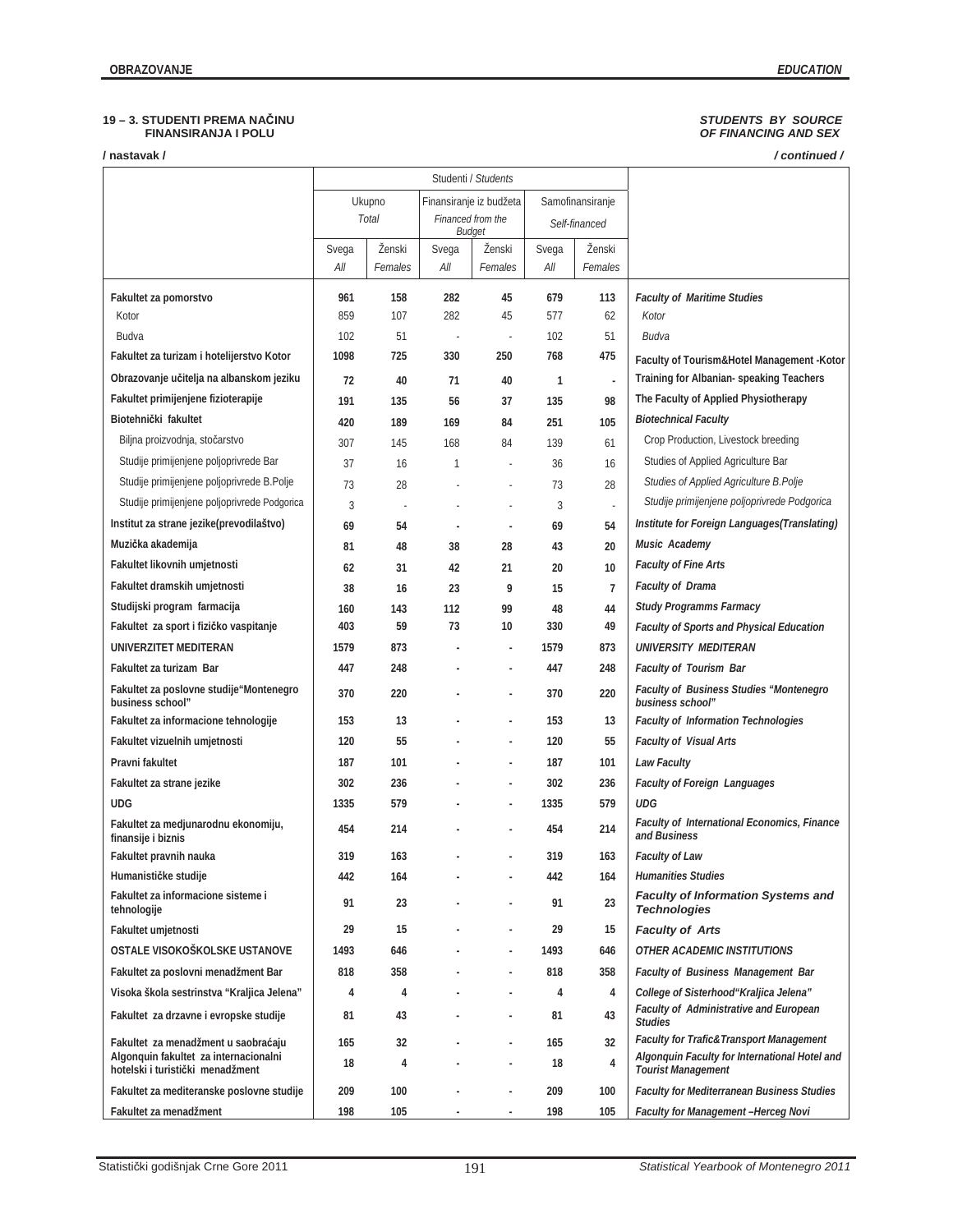## **19 – 4. STUDENTI PREMA NAýINU FINANSIRANJA** *STUDENTS BY SOURCE OF FINANCING*

## *AND YEAR OF STUDIES*

|                                                      |             |                          | Studenti - ukupno / Studens - total |                                    |                                  |        |                                |                                              |
|------------------------------------------------------|-------------|--------------------------|-------------------------------------|------------------------------------|----------------------------------|--------|--------------------------------|----------------------------------------------|
|                                                      | Svega       |                          |                                     |                                    | Godine studija / Year of studies |        |                                |                                              |
|                                                      | All         | $\overline{\phantom{a}}$ | $\mathsf{II}$                       | $\ensuremath{\mathsf{III}}\xspace$ | IV                               | $\vee$ | VI                             |                                              |
| <b>UKUPNO</b>                                        |             |                          |                                     |                                    |                                  |        |                                | <b>TOTAL</b>                                 |
| 2006/2007                                            | 16173       | 6690                     | 4796                                | 2606                               | 2005                             | 40     | 36                             | 2006/2007                                    |
| 2007/2008                                            | 18009       | 7483                     | 5628                                | 4234                               | 532                              | 93     | 39                             | 2007/2008                                    |
| 2008/2009                                            | 20490       | 7934                     | 6318                                | 5331                               | 791                              | 24     | 92                             | 2008/2009                                    |
| 2009/2010                                            | 21199       | 7790                     | 6632                                | 5998                               | 814                              | 45     | 20                             | 2009/2010                                    |
| 2010/2011                                            | 22163       | 8079                     | 6625                                | 6581                               | 779                              | 63     | 36                             | 2010/2011                                    |
| UNIVERZITET CRNE GORE                                | 17756       | 6692                     | 5086                                | 5100                               | 779                              | 63     | 36                             | <b>UNIVERSITY OF MONTENEGRO</b>              |
| Ekonomski fakultet                                   | 4033        | 1406                     | 1186                                | 911                                | 530                              |        | $\sim$                         | <b>Faculty of Economics</b>                  |
| Ekonomija                                            | 2600        | 716                      | 743                                 | 611                                | 530                              |        | ×,                             | Economics                                    |
| Menadžment Podgorica                                 | 1147        | 546                      | 368                                 | 233                                |                                  |        | ×                              | Management Podgorica                         |
| Menadžment Bijelo Polje                              | 286         | 144                      | 75                                  | 67                                 |                                  |        | Ĭ.                             | Management B.Polje                           |
| Pravni fakultet                                      | 3198        | 1207                     | 1149                                | 842                                |                                  |        | ÷,                             | <b>Law Faculty</b>                           |
| Podgorica                                            | 2240        | 866                      | 728                                 | 646                                |                                  |        | $\overline{\phantom{a}}$       | Podgorica                                    |
| Bijelo Polje                                         | 503         | 183                      | 219                                 | 101                                |                                  |        | $\overline{\phantom{a}}$       | Bijelo Polje                                 |
| Budva                                                | 455         | 158                      | 202                                 | 95                                 |                                  |        | ä,                             | Budva                                        |
| Fakultet političkih nauka                            | 872         | 324                      | 252                                 | 296                                |                                  |        | ÷,                             | <b>Faculty of Political Scienc.</b>          |
| Elektrotehnički fakultet                             | 1353        | 480                      | 361                                 | 512                                |                                  |        | ÷,                             | <b>Faculty of Electrical Engineering</b>     |
| Elektronika, energetika                              | 564         | 224                      | 131                                 | 209                                |                                  |        | J,                             | Electronics, Energetics                      |
| Primijenjeno računarstvo Podgorica                   | 787         | 256                      | 230                                 | 301                                |                                  |        | J,                             | Applied Computer Science Podgorica           |
| Primijenjeno računarstvo Berane                      | 2           |                          | ä,                                  | $\overline{c}$                     |                                  |        | ä,                             | Applied Computer Science Berane              |
| Prirodno-matematički fakultet                        | 510         | 233                      | 124                                 | 150                                | 3                                |        | J.                             | <b>Faculty of Sciences &amp; Mathematics</b> |
| Matematika, biologija, fizika                        | 451         | 218                      | 113                                 | 117                                | 3                                |        | J,                             | Mathematics, Biology, Physics                |
| Visoka škola za računarstvo i IT                     | 59          | 15                       | 11                                  | 33                                 |                                  |        | ×                              | Computer Science and Inform. Technology      |
| Metalurško-tehnološki fakultet                       | 242         | 131                      | 47                                  | 64                                 |                                  |        | ÷,                             | Faculty of Metallurgy and Technology         |
| Građevinski fakultet                                 | 603         | 271                      | 160                                 | 172                                |                                  |        | ÷,                             | <b>Faculty of Civil Engineering</b>          |
| Građevinarstvo                                       | 493         | 206                      | 126                                 | 161                                |                                  |        | ÷,                             | Construction                                 |
| Primijenjene studije menadžmenta u<br>građevinarstvu | 110         | 65                       | 34                                  | 11                                 |                                  |        | J,                             | Applied construction management studies      |
| Arhitektonski fakultet                               | 249         | 68                       | 80                                  | 101                                |                                  |        | ÷,                             | <b>Faculty of Architecture</b>               |
| Mašinski fakultet                                    | 266         | 157                      | 43                                  | 66                                 |                                  |        | $\overline{\phantom{a}}$       | <b>Faculty of Mechanical Engineering</b>     |
| Podgorica<br>Pljevja                                 | 196<br>70   | 108<br>49                | 30<br>13                            | 58<br>8                            |                                  |        | $\overline{\phantom{a}}$<br>×, | Podgorica<br>Pljevja                         |
| Medicinski fakultet                                  | 618         | 166                      | 157                                 | 139                                | 57                               | 63     | 36                             | <b>Medical Faculty</b>                       |
| Medicina, stomatologija                              | 385         | 95                       | 80                                  | 54                                 | 57                               | 63     | 36                             | Medicine, Stomatology                        |
| Visoka medicinska škola Berane                       | 233         | 71                       | 77                                  | 85                                 | ä,                               | ÷,     | ×,                             | Higher Medical School Berane                 |
| Filozofski fakultet                                  | 2257        | 901                      | 527                                 | 693                                | 136                              | ÷.     | $\overline{\phantom{a}}$       | Faculty of Philosophy                        |
| Nikšić<br>Berane ( Učiteljski studij )               | 1973<br>213 | 777<br>70                | 453<br>57                           | 656<br>37                          | 87<br>49                         |        | ×,<br>×,                       | Nikšić<br>Berane (Teachers Training Studies) |
| Berane (Engleski jezik i književnost)                | 71          | 54                       | 17                                  |                                    |                                  |        | $\overline{\phantom{a}}$       | Berane (English Language and Literature)     |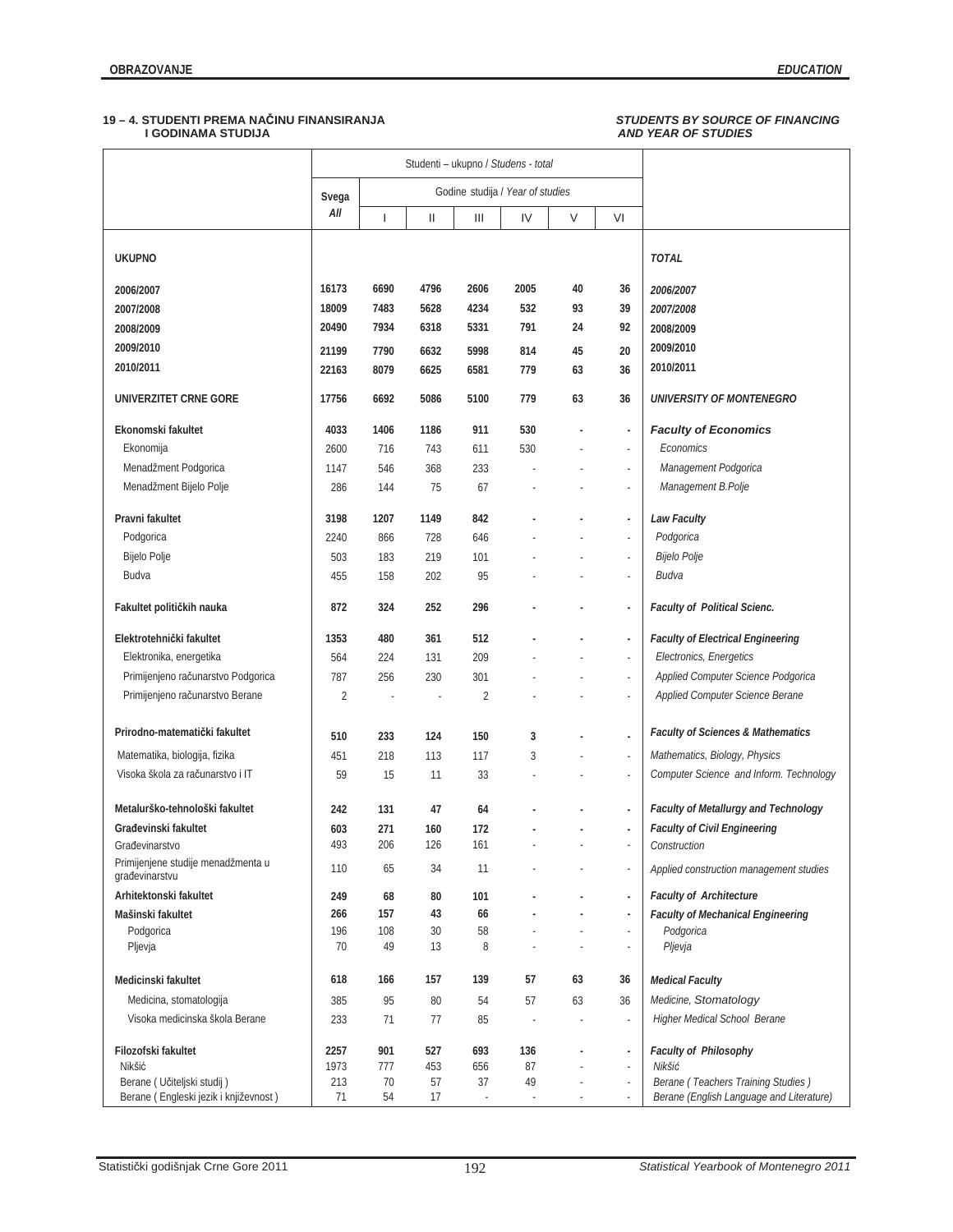## **19 – 4. STUDENTI PREMA NAýINU FINANSIRANJA** *STUDENTS BY SOURCE OF FINANCING*  **I GODINAMA STUDIJA** *AND YEAR OF STUDIES*

| 'nastavak /                                                                 |              |                          |                                     |     |                                  |   |                          | / continued /                                                             |
|-----------------------------------------------------------------------------|--------------|--------------------------|-------------------------------------|-----|----------------------------------|---|--------------------------|---------------------------------------------------------------------------|
|                                                                             |              |                          | Studenti - ukupno / Studens - total |     |                                  |   |                          |                                                                           |
|                                                                             |              |                          |                                     |     | Godine studija / Year of studies |   |                          |                                                                           |
|                                                                             | Svega<br>All | $\overline{\phantom{a}}$ | Ш                                   | Ш   | IV                               | V | VI                       |                                                                           |
| Fakultet za pomorstvo                                                       | 961          | 340                      | 274                                 | 347 |                                  |   | ä,                       | <b>Faculty of Maritime Studies</b>                                        |
| Kotor                                                                       | 859          | 320                      | 240                                 | 299 |                                  |   | ×,                       | Kotor                                                                     |
| Budva                                                                       | 102          | 20                       | 34                                  | 48  |                                  |   | ٠                        | Budva                                                                     |
| Fakultet za turizam hotelijerstvo Kotor                                     | 1098         | 421                      | 314                                 | 363 |                                  |   | ٠                        | Faculty of Tourism&Hotel Management -<br>Kotor                            |
| Obrazovanje učitelja na albanskom jeziku                                    | 72           | 23                       | 12                                  | 8   | 29                               |   | ÷,                       | Training for Albanian- speaking Teachers                                  |
| Fakultet primijenjene fizioterapije                                         | 191          | 94                       | 47                                  | 50  |                                  |   | ×,                       | The Faculty of Applied Physiotherapy                                      |
| Biotehnički fakultet                                                        | 420          | 188                      | 113                                 | 119 |                                  |   | ä,                       | <b>Biotechnical Faculty</b>                                               |
| Biljna proizvodnja, stočarstvo                                              | 307          | 140                      | 80                                  | 87  |                                  |   | ×,                       | Crop Production, Livestock breeding                                       |
| Studije primijenjene poljopriv. Bar                                         | 37           | 18                       | 7                                   | 12  |                                  |   | ×,                       | Studies of Applied Agriculture Bar                                        |
| Studije primijenjene poljoprivrede B.Polje                                  | 73           | 30                       | 26                                  | 17  |                                  |   | ٠                        | Studies of Applied Agriculture B.Polje                                    |
| Studije primijenjene poljoprivrede Podgorica                                | 3            | ×                        | J.                                  | 3   |                                  |   | $\overline{\phantom{a}}$ | Studies of Applied Agriculture Podgorica                                  |
| Institut za strane jezike (prevodilaštvo)                                   | 69           | 31                       | 24                                  | 14  |                                  |   | ä,                       | Institute for Foreign Lang. (Translating)                                 |
| Muzička akademija                                                           | 81           | 17                       | 26                                  | 38  |                                  |   | ä,                       | Music Academy                                                             |
| Fakultet likovnih umjetnosti                                                | 62           | 18                       | 23                                  | 21  |                                  |   | ä,                       | <b>Faculty of Fine Arts</b>                                               |
| Fakultet dramskih umjetnosti                                                | 38           | 3                        | 25                                  | 10  |                                  |   | ÷,                       | <b>Faculty of Drama</b>                                                   |
| Studijski program farmacija                                                 | 160          | 60                       | 32                                  | 44  | 24                               |   | ä,                       | <b>Study Programms Farmacy</b>                                            |
| Fakultet za sport i fizičko vaspitanje                                      | 403          | 153                      | 110                                 | 140 |                                  |   |                          | <b>Faculty of Sports and Physical Education</b>                           |
|                                                                             |              |                          |                                     |     |                                  |   |                          |                                                                           |
| UNIVERZITET MEDITERAN                                                       | 1579         | 607                      | 556                                 | 416 |                                  |   | ٠                        | UNIVERSITY MEDITERAN                                                      |
| Fakultet za turizam Bar                                                     | 447          | 141                      | 156                                 | 150 |                                  |   | ä,                       | <b>Faculty of Tourism Bar</b>                                             |
| Fakultet za poslovne studije "Montenegro<br>business school"                | 370          | 153                      | 129                                 | 88  |                                  |   | ä,                       | Faculty of Business Studies "Montenegro<br>business school"               |
| Fakultet za informacione tehnologije                                        | 153          | 63                       | 66                                  | 24  |                                  |   | ä,                       | <b>Faculty of Information Technologies</b>                                |
| Fakultet vizuelnih umjetnosti                                               | 120          | 41                       | 41                                  | 38  |                                  |   | ä,                       | <b>Faculty of Visual Arts</b>                                             |
| Pravni fakultet                                                             | 187          | 92                       | 54                                  | 41  |                                  |   | ä,                       | <b>Law Faculty</b>                                                        |
| Fakultet za strane jezike                                                   | 302          | 117                      | 110                                 | 75  |                                  |   | ٠                        | <b>Faculty of Foreign Languages</b>                                       |
|                                                                             |              |                          |                                     |     |                                  |   |                          |                                                                           |
| UDG                                                                         | 1335         | 335                      | 417                                 | 583 |                                  |   | ä,                       | <b>UDG</b>                                                                |
| Fakultet za međunarodnu ekonomiju,<br>finansije i biznis                    | 454          | 120                      | 133                                 | 201 |                                  |   | ÷,                       | <b>Faculty of International Economics,</b><br><b>Finance and Business</b> |
| Fakultet pravnih nauka                                                      | 319          | 65                       | 79                                  | 175 |                                  |   | ä,                       | <b>Faculty of Law</b>                                                     |
| Humanističke studije                                                        | 442          | 128                      | 158                                 | 156 |                                  |   |                          | <b>Humanities Studies</b>                                                 |
| Fakultet za informacione sisteme i<br>tehnologije                           | 91           | 14                       | 26                                  | 51  |                                  |   |                          | Faculty of Information Systems and<br><b>Technologies</b>                 |
| Fakultet umjetnosti                                                         | 29           | 8                        | 21                                  |     |                                  |   | ÷,                       | <b>Faculty of Arts</b>                                                    |
| OSTALE VISOKOŠKOLSKE USTANOVE                                               | 1493         | 445                      | 566                                 | 482 |                                  |   | ä,                       | <b>OTHER ACADEMIC INSTITUTIONS</b>                                        |
| Fakultet za poslovni menadžment Bar                                         | 818          | 185                      | 275                                 | 358 |                                  |   | $\overline{\phantom{a}}$ | Faculty of Business Management Bar                                        |
| Visoka škola sestrinstva "Kraljica Jelena"                                  | 4            | ÷,                       | $\epsilon$                          | 4   |                                  |   | ÷.                       | College of Sisterhood" Kraljica Jelena"                                   |
| Fakultet za državne i evropske studije                                      | 81           | 26                       | 26                                  | 29  |                                  |   | ä,                       | Faculty of Administrative and European<br>studies                         |
| Fakultet za menadžment u saobraćaju i<br>komunikacijama                     | 165          | 45                       | 47                                  | 73  |                                  |   | $\overline{\phantom{a}}$ | Faculty for Traffic&Transport Management                                  |
| Algonquin - Fakultet za internacionalni<br>hotelski i turistički menadžment | 18           |                          | ÷,                                  | 18  |                                  |   | ÷.                       | Algonquin - Faculty for International Hotel<br>and Tourist Management     |
| Fakultet za mediteranske poslovne<br>studije                                | 209          | 114                      | 95                                  |     |                                  |   |                          | <b>Faculty for Mediterranean Business</b><br><b>Studies</b>               |
| Fakultet za menadžment                                                      | 198          | 75                       | 123                                 |     |                                  |   |                          | Faculty for Management -Herceg Novi                                       |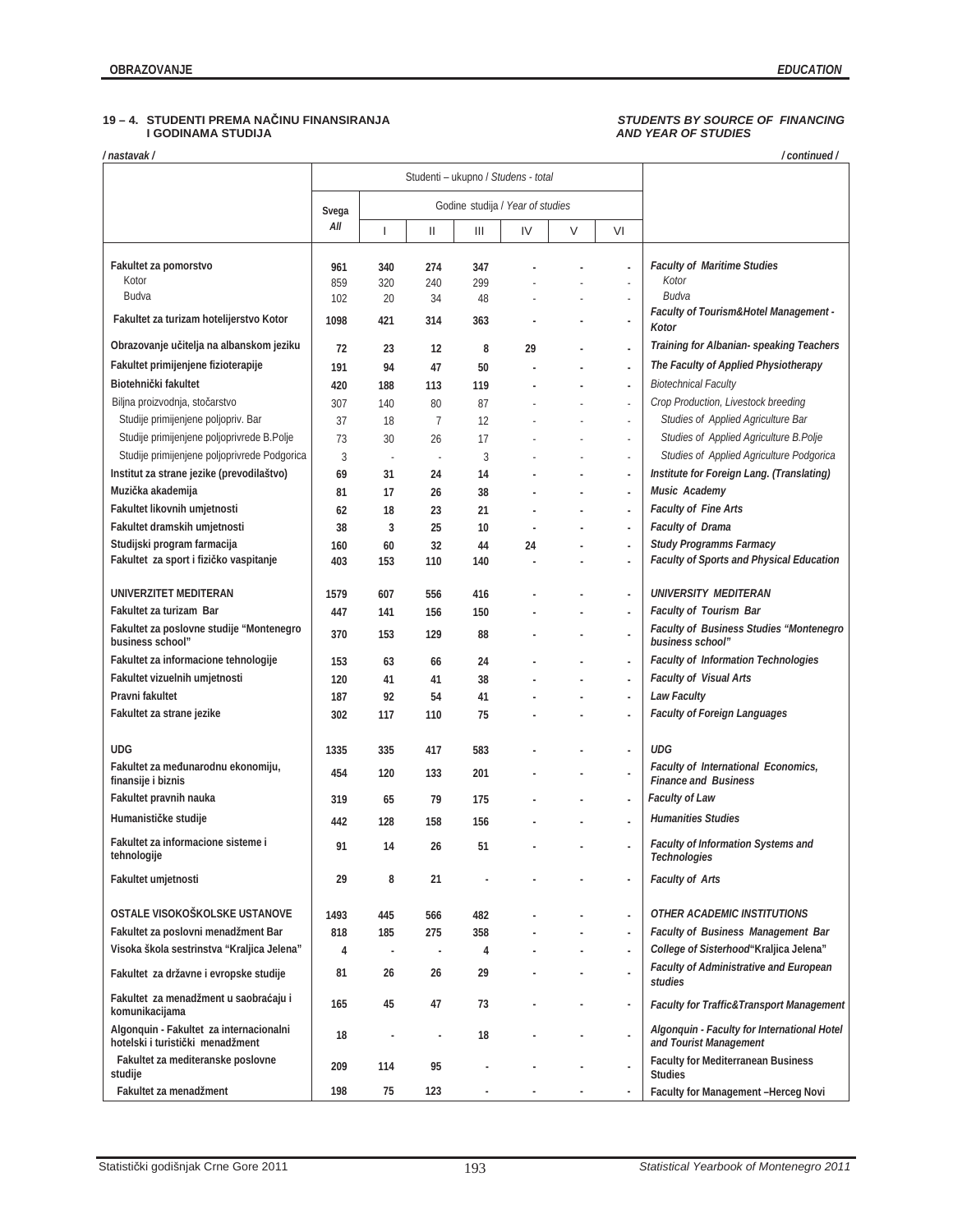## **19 – 4. STUDENTI PREMA NAýINU FINANSIRANJA** *STUDENTS BY SOURCE OF FINANCING* **I GODINAMA STUDIJA** *AND YEAR OF STUDIES*

*/ nastavak / / continued /* 

|                                                      |            |                          | Finansiranje iz budžeta / Financed from the budget |                |                                  |        |                                                      |                                              |
|------------------------------------------------------|------------|--------------------------|----------------------------------------------------|----------------|----------------------------------|--------|------------------------------------------------------|----------------------------------------------|
|                                                      | Svega      |                          |                                                    |                | Godine studija / Year of studies |        |                                                      |                                              |
|                                                      | All        | $\overline{\phantom{a}}$ | Ш                                                  | Ш              | IV                               | $\vee$ | VI                                                   |                                              |
| <b>UKUPNO</b>                                        |            |                          |                                                    |                |                                  |        |                                                      | <b>TOTAL</b>                                 |
| 2006/2007                                            | 6278       | 1938                     | 1431                                               | 1194           | 1639                             | 40     | 36                                                   | 2006/2007                                    |
| 2007/2008                                            | 4891       | 1788                     | 1406                                               | 1221           | 344                              | 93     | 39                                                   | 2007/2008                                    |
| 2008/2009                                            | 4599       | 1644                     | 1222                                               | 1293           | 324                              | 24     | 92                                                   | 2008/2009                                    |
| 2009/2010                                            | 4300       | 1712                     | 1096                                               | 1149           | 278                              | 45     | 20                                                   | 2009/2010                                    |
| 2010/2011                                            | 4369       | 1809                     | 1171                                               | 1016           | 274                              | 63     | 36                                                   | 2010/2011                                    |
| UNIVERZITET CRNE GORE                                | 4369       | 1809                     | 1171                                               | 1016           | 274                              | 63     | 36                                                   | UNIVERSITY OF MONTEN.                        |
| Ekonomski fakultet                                   | 479        | 120                      | 120                                                | 119            | 120                              |        | $\blacksquare$                                       | <b>Faculty of Economics</b>                  |
| Ekonomija                                            | 479        | 120                      | 120                                                | 119            | 120                              |        | ä,                                                   | Economics                                    |
| Menadžment Podgorica                                 |            |                          |                                                    |                |                                  |        | ×,                                                   | Management Podgorica                         |
| Menadžment Bijelo Polje                              |            |                          |                                                    |                |                                  |        | ٠                                                    | Management B.Polje                           |
| Pravni fakultet                                      | 298        | 117                      | 102                                                | 79             |                                  |        | ÷,                                                   | <b>Law Faculty</b>                           |
| Podgorica                                            | 270        | 98                       | 93                                                 | 79             |                                  |        | ä,                                                   | Podgorica                                    |
| Bijelo Polje                                         | 23         | 17                       | 6                                                  |                |                                  |        | $\overline{\phantom{a}}$                             | Bijelo Polje                                 |
| Budva                                                | 5          | 2                        | 3                                                  |                |                                  |        |                                                      | Budva                                        |
| Fakultet političkih nauka                            | 246        | 82                       | 85                                                 | 79             |                                  |        | $\overline{\phantom{a}}$                             | <b>Faculty of Political Science</b>          |
| Elektrotehnički fakultet                             | 210        | 112                      | 54                                                 | 44             |                                  |        | ÷,                                                   | <b>Faculty of Electrical Engineering</b>     |
| Elektronika, energetika                              | 207        | 112                      | 53                                                 | 42             |                                  |        | ä,                                                   | Electronics, Energetics                      |
| Primijenjeno računarstvo Podgorica                   | 3          |                          | 1                                                  | $\overline{2}$ |                                  |        | $\sim$                                               | Applied Computer Science Podgorica           |
| Primijenjeno računarstvo Berane                      |            |                          | ł,                                                 |                |                                  |        | $\overline{\phantom{a}}$                             | Applied Computer Science Berane              |
| Prirodno-matematički fakultet                        | 253        | 156                      | 63                                                 | 34             |                                  |        | ×,                                                   | <b>Faculty of Sciences &amp; Mathematics</b> |
| Matematika, biologija, fizika                        | 253        | 156                      | 63                                                 | 34             |                                  |        | ä,                                                   | Mathematics, Biology, Physics                |
| Visoka škola za računarstvo i IT                     |            |                          | J,                                                 |                |                                  |        | ÷,                                                   | Computer Science and Inform. Technology      |
|                                                      |            |                          |                                                    |                |                                  |        |                                                      |                                              |
| Metalurško-tehnološki fakultet                       | 87         | 60                       | 11                                                 | 16             |                                  |        | ÷,                                                   | Faculty of Metallurgy and Technology         |
| Građevinski fakultet                                 | 256        | 127                      | 66                                                 | 63             |                                  |        |                                                      | <b>Faculty of Civil Engineering</b>          |
| Građevinarstvo                                       | 236        | 107                      | 66                                                 | 63             |                                  |        |                                                      | Construction                                 |
| Primijenjene studije menadžmenta u<br>građevinarstvu | 20         | 20                       |                                                    |                |                                  |        | $\overline{\phantom{a}}$                             | Applied construction management studies      |
| Arhitektonski fakultet                               | 85         | 30                       | 17                                                 | 38             |                                  |        | ÷,                                                   | <b>Faculty of Architecture</b>               |
| Mašinski fakultet                                    | 95         | 73                       | 10                                                 | 12             |                                  |        | $\blacksquare$                                       | <b>Faculty of Mechanical Engineering</b>     |
| Podgorica<br>Pljevlja                                | 95<br>ł,   | 73<br>÷,                 | 10<br>÷,                                           | 12<br>÷,       | ÷,                               |        | ٠<br>$\overline{\phantom{a}}$                        | Podgorica<br>Pljevlja                        |
| Medicinski fakultet                                  | 374        | 88                       | 76                                                 | 54             | 57                               | 63     | 36                                                   | <b>Medical Faculty</b>                       |
| Medicina, stomatologija                              | 374        | 88                       | 76                                                 | 54             | 57                               | 63     | 36                                                   | Medicine, Stomatology                        |
| Visoka medicinska škola Berane                       |            | i,                       | ÷,                                                 | ×              | ×                                |        | $\overline{\phantom{a}}$                             | Higher Medical School Berane                 |
|                                                      |            |                          |                                                    |                |                                  |        |                                                      |                                              |
| Filozofski fakultet<br>Nikšić                        | 790<br>719 | 388<br>388               | 220<br>195                                         | 138<br>119     | 44<br>17                         |        | $\overline{\phantom{a}}$<br>$\overline{\phantom{a}}$ | Faculty of Philosophy<br>Nikšić              |
| Berane (Učiteljski studij)                           | 71         | ł,                       | 25                                                 | 19             | 27                               |        | $\overline{\phantom{a}}$                             | Berane (Teachers Training Studies)           |
| Berane (Engleski jezik i književnost)                |            |                          |                                                    |                | ä,                               |        |                                                      | Berane (English Language and Literature      |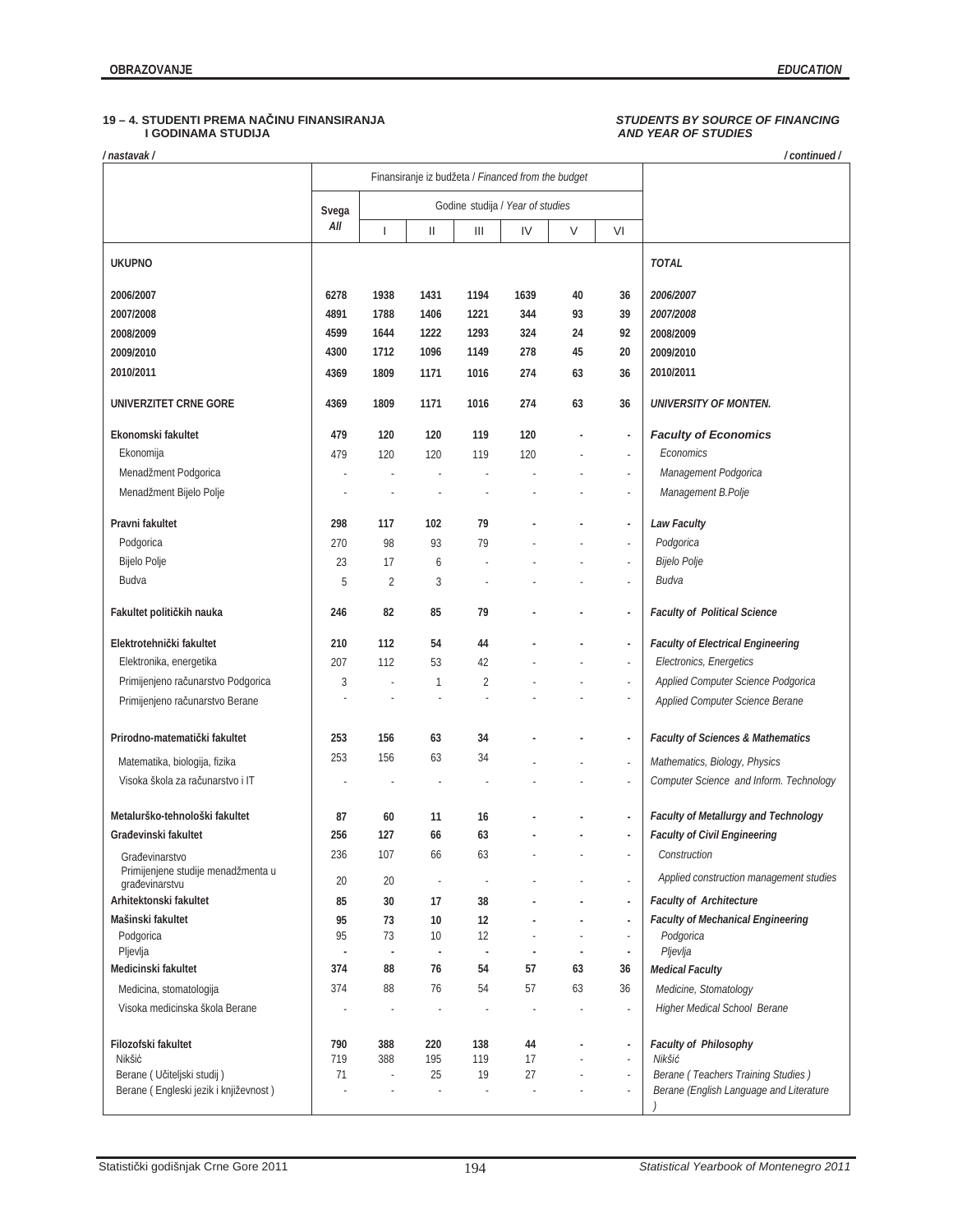## **19 – 4. STUDENTI PREMA NAýINU FINANSIRANJA** *STUDENTS BY SOURCE OF FINANCING*  **I GODINAMA STUDIJA** *AND YEAR OF STUDIES*

*/ nastavak / / continued /* 

|                                                                                 |                                        |            | Finansiranje iz budžeta / Financed from the budget |          |                                  |   |                          |                                                                                            |
|---------------------------------------------------------------------------------|----------------------------------------|------------|----------------------------------------------------|----------|----------------------------------|---|--------------------------|--------------------------------------------------------------------------------------------|
|                                                                                 | Svega                                  |            |                                                    |          | Godine studija / Year of studies |   |                          |                                                                                            |
|                                                                                 | All                                    |            | $\mathbf{II}$                                      | Ш        | IV                               | V | VI                       |                                                                                            |
| Fakultet za pomorstvo<br>Kotor<br>Budva                                         | 282<br>282<br>$\overline{\phantom{a}}$ | 125<br>125 | 89<br>89<br>$\overline{\phantom{a}}$               | 68<br>68 |                                  |   | ä,<br>×,<br>٠            | <b>Faculty of Maritime Studies</b><br>Kotor<br>Budva                                       |
| Fakultet za turizam hotelijerstvo Kotor                                         | 330                                    | 120        | 93                                                 | 117      |                                  |   | ä,                       | Faculty of Tourism&Hotel Management -<br>Kotor                                             |
| Obrazovanje učitelja na albanskom jeziku<br>Fakultet primijenjene fizioterapije | 71<br>56                               | 22<br>20   | 12<br>16                                           | 8<br>20  | 29                               |   | ä,<br>÷,                 | Training for Albanian-speaking Teachers<br>The Faculty of Applied Physiotherapy            |
| Biotehnički fakultet                                                            | 169                                    | 71         | 46                                                 | 52       |                                  |   | ÷,                       | <b>Biotecnical Faculty</b>                                                                 |
| Biljna proizvodnja, stočarstvo<br>Studije primijenjene poljoprivrede Bar        | 168<br>1                               | 70<br>1    | 46                                                 | 52       |                                  |   | ×,<br>٠                  | Crop Production, Livestock breeding<br>Studies of Applied Agriculture Bar                  |
| Studije primijenjene poljoprivrede B.Polje                                      |                                        |            |                                                    |          |                                  |   | ×,                       | Studies of Applied Agriculture B.Polje                                                     |
| Studije primijenjene poljoprivrede Podgorica                                    |                                        |            |                                                    |          |                                  |   | i,                       | Studies of Applied Agriculture Podgorica                                                   |
| Institut za strane jezike (prevodilaštvo)                                       | ł.                                     |            |                                                    |          |                                  |   | ×,                       | Institute for Foreign Lang. (Translating)                                                  |
| Muzička akademija<br>Fakultet likovnih umjetnosti                               | 38<br>42                               | 9<br>10    | 17<br>13                                           | 12<br>19 |                                  |   | ÷,<br>÷.                 | Music Academy<br><b>Faculty of Fine Arts</b>                                               |
| Fakultet dramskih umjetnosti                                                    | 23                                     | 3          | 16                                                 | 4        |                                  |   | ÷,                       | <b>Faculty of Drama</b>                                                                    |
| Studijski program farmacija                                                     | 112                                    | 33         | 21                                                 | 34       | 24                               |   | ÷,                       | <b>Study Pharmacy Programms</b>                                                            |
| Fakultet za sport i fizičko vaspitanje                                          | 73                                     | 43         | 24                                                 | 6        |                                  |   |                          | <b>Faculty of Sports and Physical Education</b>                                            |
| UNIVERZITET MEDITERAN                                                           |                                        |            |                                                    |          |                                  |   | ä,                       | UNIVERSITY MEDITERAN                                                                       |
| Fakultet za turizam Bar                                                         |                                        |            |                                                    |          |                                  |   | $\overline{\phantom{a}}$ | <b>Faculty of Tourism Bar</b>                                                              |
| Fakultet za poslovne studije "Montenegro<br>business school"                    |                                        |            |                                                    |          |                                  |   | ÷,                       | Faculty of Business Studies "Montenegro<br>business school"                                |
| Fakultet za informacione tehnologije                                            |                                        |            |                                                    |          |                                  |   | ÷,                       | <b>Faculty of Information Technologies</b>                                                 |
| Fakultet vizuelnih umjetnosti                                                   |                                        |            |                                                    |          |                                  |   | ÷,                       | <b>Faculty of Visual Arts</b>                                                              |
| Pravni fakultet<br>Fakultet za strane jezike                                    |                                        |            |                                                    |          |                                  |   | ä,<br>ä,                 | <b>Law Faculty</b><br><b>Faculty of Foreign Languages</b>                                  |
|                                                                                 |                                        |            |                                                    |          |                                  |   |                          |                                                                                            |
| <b>UDG</b>                                                                      |                                        |            |                                                    |          |                                  |   | ÷,                       | <b>UDG</b>                                                                                 |
| Fakultet za međunarodnu ekonomiju,<br>finansije i biznis                        |                                        |            |                                                    |          |                                  |   | ä,                       | Faculty of International Economics,<br><b>Finance and Business</b>                         |
| Fakultet pravnih nauka                                                          |                                        |            |                                                    |          |                                  |   | ÷,                       | <b>Faculty of Law</b>                                                                      |
| Humanističke studije                                                            |                                        |            |                                                    |          |                                  |   | ÷,                       | <b>Humanities Studies</b>                                                                  |
| Fakultet za informacione sisteme i<br>tehnologije<br>Fakultet umjetnosti        |                                        |            |                                                    |          |                                  |   |                          | <b>Faculty of Information Systems and</b><br><b>Technologies</b><br><b>Faculty of Arts</b> |
| OSTALE VISOKOŠKOLSKE USTANOVE                                                   |                                        |            |                                                    |          |                                  |   | ä,                       | <b>OTHER ACADEMIC INSTITUTIONS</b>                                                         |
| Fakultet za poslovni menadžment Bar                                             |                                        |            |                                                    |          |                                  |   | ÷,                       | <b>Faculty of Business Management Bar</b>                                                  |
| Visoka škola sestrinstva "Kraljica Jelena"                                      |                                        |            |                                                    |          |                                  |   |                          | College of Sisterhood" Kraljica Jelena"                                                    |
| Fakultet za državne i evropske studije                                          |                                        |            |                                                    |          |                                  |   | ×,                       | <b>Faculty of Administrative and European</b><br>studies                                   |
| Fakultet za menadžment u saobraćaju i<br>komunikacijama                         |                                        |            |                                                    |          |                                  |   | ÷,                       | <b>Faculty for Trafic&amp;Transport Management</b>                                         |
| Algonquin - Fakultet za internacionalni<br>hotelski i turistički menadžment     |                                        |            |                                                    |          |                                  |   | ÷,                       | Algonquin - Faculty for International Hotel<br>and Tourist Management                      |
| Fakultet za mediteranske poslovne studije                                       |                                        |            |                                                    |          |                                  |   | ä,                       | <b>Faculty for Mediterranean Business</b><br><b>Studies</b>                                |
| Fakultet za menadžment                                                          |                                        |            |                                                    |          |                                  |   |                          | <b>Faculty for Management</b>                                                              |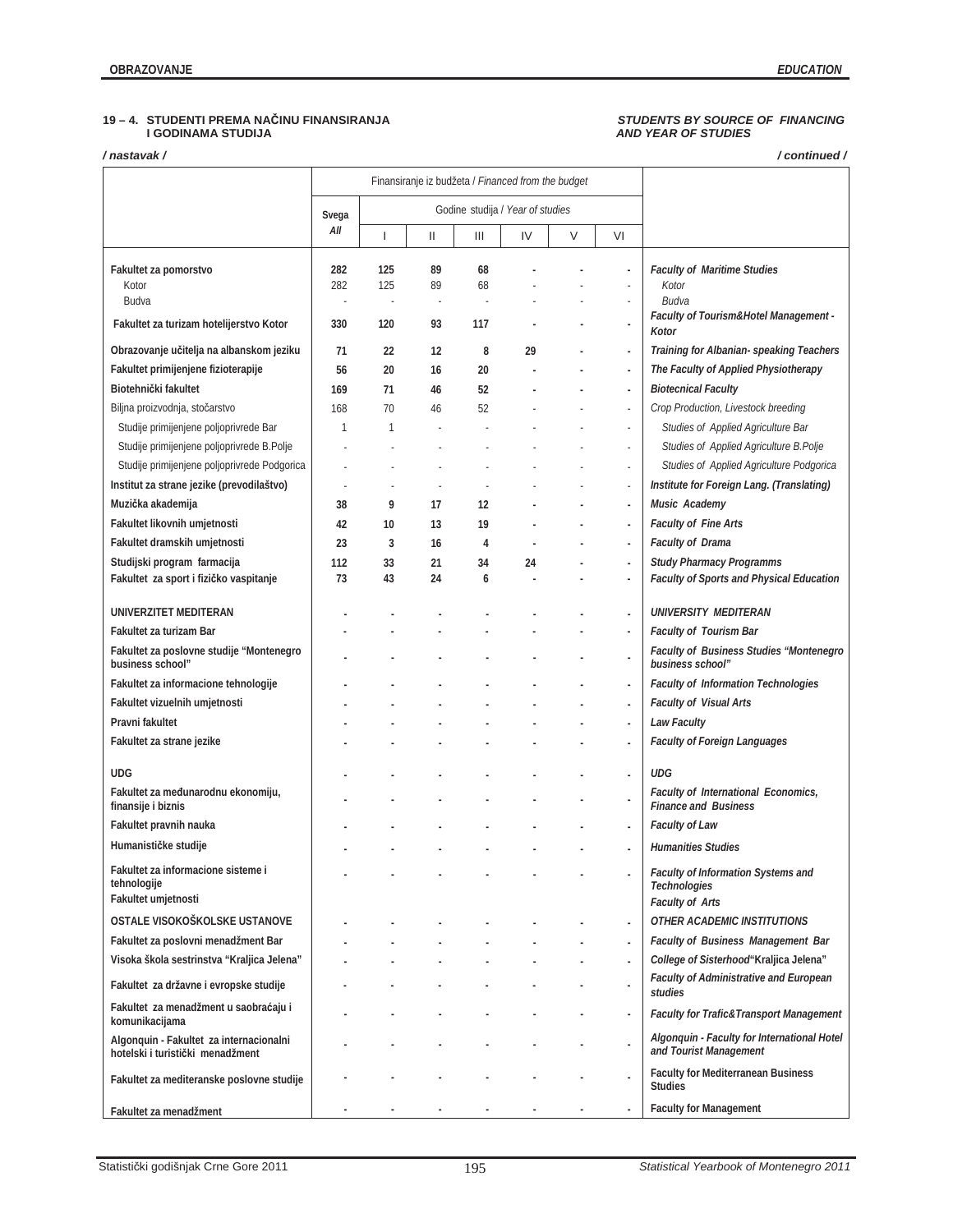|                                                        |                        |                                |                      | Finansiranje iz budžeta<br>Samofinansiranje<br>Financed from the Budget<br>Self-financed |                                           |                                                        |                                    |                                           |                                                               |                           |                                                                                 |
|--------------------------------------------------------|------------------------|--------------------------------|----------------------|------------------------------------------------------------------------------------------|-------------------------------------------|--------------------------------------------------------|------------------------------------|-------------------------------------------|---------------------------------------------------------------|---------------------------|---------------------------------------------------------------------------------|
|                                                        |                        | 2009                           | ukupno<br>Total      | svega<br>All                                                                             | stari<br>program<br>old<br>Progra-<br>mme | Bolonjska<br>deklaracija<br>The Bologna<br>Declaration | svega<br>All                       | stari<br>program<br>old<br>Progra-<br>mme | Bolonjska<br>deklaracija<br>The Bologna<br><b>Declaration</b> |                           |                                                                                 |
| <b>UKUPNO</b>                                          | svega<br>žene          | 3282*<br>1988*                 | 3086<br>1882         | 1121<br>790                                                                              | 334<br>244                                | 787<br>546                                             | 1965<br>1092                       | 220<br>129                                | 1745<br>962                                                   | All<br>Females            | <b>TOTAL</b>                                                                    |
| UNIVERZITET CRNE<br><b>GORE</b>                        | svega<br>žene          | 2860*<br>1758*                 | 2566<br>1574         | 1121<br>790                                                                              | 334<br>244                                | 787<br>546                                             | 1445<br>784                        | 220<br>129                                | 1225<br>655                                                   | All<br>Females            | <b>UNIVERSITY OF</b><br><b>MONTENEGRO</b>                                       |
| Ekonomski fakultet                                     | svega<br>žene          | 497<br>326                     | 480<br>306           | 147<br>108                                                                               | 11<br>6                                   | 136<br>102                                             | 333<br>198                         | 20<br>7                                   | 313<br>191                                                    | All<br>Females            | <b>Faculty of Economics</b>                                                     |
| Ekonomija                                              | svega<br>žene          | 337<br>236                     | 342<br>226           | 147<br>108                                                                               | 11<br>6                                   | 136<br>102                                             | 195<br>118                         | 20<br>7                                   | 175<br>111                                                    | $All$<br>Females          | Economics                                                                       |
| Primijenjeni menadžment<br>Podgorica                   | svega<br>žene          | 130<br>75                      | 134<br>78            |                                                                                          |                                           |                                                        | 134<br>78                          |                                           | 134<br>78                                                     | All<br>Females            | <b>Applied Management</b><br>Podgorica                                          |
| Primijenjeni menadžment<br>Bijelo Polje                | svega<br>žene          | 30<br>15                       | 4<br>2               |                                                                                          |                                           |                                                        | 4<br>$\overline{2}$                |                                           | 4<br>$\overline{2}$                                           | All<br>Females            | Applied Management<br>Bijelo Polje                                              |
| Pravni fakultet                                        | svega<br>žene          | 379<br>237                     | 276<br>185           | 68<br>56                                                                                 | 32<br>26                                  | 36<br>30                                               | 208<br>129                         | 109<br>74                                 | 99<br>55                                                      | All<br>Females            | <b>Law Faculty</b>                                                              |
| Podgorica                                              | svega<br>žene          | 370<br>229                     | 265<br>178           | 68<br>56                                                                                 | 32<br>26                                  | 36<br>30                                               | 197<br>122                         | 109<br>74                                 | 88<br>48                                                      | All<br>Females            | Podgorica                                                                       |
| Budva                                                  | svega<br>žene          | 9<br>8                         | 11<br>$\overline{7}$ | J,                                                                                       |                                           | J,<br>$\overline{\phantom{a}}$                         | 11<br>$\overline{7}$               |                                           | 11<br>$\overline{7}$                                          | All<br>Females            | Budva                                                                           |
| Fakultet političkih nauka                              | svega<br>žene          | 127<br>101                     | 122<br>97            | 61<br>49                                                                                 |                                           | 61<br>49                                               | 61<br>48                           | ٠                                         | 61<br>48                                                      | All<br>Females            | <b>Faculty of Political</b><br><b>Sciences</b>                                  |
| Elektrotehnički fakultet                               | svega<br>žene          | 224<br>59                      | 251<br>52            | 56<br>20                                                                                 | 7                                         | 49<br>20                                               | 195<br>32                          | 15                                        | 180<br>32                                                     | All<br>Females            | <b>Faculty of Electrical</b><br>Engineering                                     |
| Elektronika, energetika                                | svega<br>žene          | 53<br>20                       | 97<br>26             | 56<br>20                                                                                 | 7                                         | 49<br>20                                               | 41<br>6                            | 15                                        | 26<br>6                                                       | All<br>Females            | Electronics, Energetics                                                         |
| Primijenjeno računarstvo                               | svega<br>žene          | 171<br>39                      | 154<br>26            |                                                                                          |                                           | $\overline{\phantom{a}}$                               | 154<br>26                          |                                           | 154<br>26                                                     | All<br>Females            | <b>Applied Computer</b><br>Science                                              |
| Prirodno-matematički<br>fakultet                       | svega<br>zene          | 106<br>62                      | 76<br>37             | 63<br>35                                                                                 | 18<br>13                                  | 45<br>22                                               | 13<br>2                            |                                           | 13<br>2                                                       | All<br>Females            | <b>Faculty of Sciences &amp;</b><br><b>Mathematics</b><br>Mathematics, Biology, |
| Matematika, biologija,<br>fizika<br>Visoka škola za    | svega<br>žene<br>svega | 91<br>60<br>15                 | 65<br>37<br>11       | 63<br>35<br>÷,                                                                           | 18<br>13                                  | 45<br>22<br>$\overline{\phantom{a}}$                   | $\overline{2}$<br>$\sqrt{2}$<br>11 |                                           | $\overline{2}$<br>$\overline{2}$<br>11                        | All<br>Females<br>All     | Physics<br>Computer Science and                                                 |
| računarstvo i IT<br>Metalurško-tehnološki              | žene<br>svega<br>žene  | 2<br>40<br>25                  | ×<br>35<br>28        | ÷,<br>18<br>17                                                                           | 6<br>6                                    | ×,<br>12<br>11                                         | 17<br>11                           | $\overline{\phantom{a}}$                  | 17<br>11                                                      | Females<br>All            | Information Technology<br><b>Faculty of Metallurgy</b>                          |
| fakultet<br>Građevinski fakultet                       | svega<br>žene          | 45<br>17                       | 43<br>20             | 29<br>15                                                                                 | 8<br>5                                    | 21<br>10                                               | 14<br>5                            | 1                                         | 13<br>5                                                       | Females<br>All<br>Females | and Technology<br><b>Faculty of Civil</b><br>Engineering                        |
| Građevinarstvo                                         | svega<br>žene          | 45<br>17                       | 34<br>15             | 29<br>15                                                                                 | 8<br>5                                    | 21<br>10                                               | 5                                  | 1                                         | 4                                                             | All<br>Females            | Construction                                                                    |
| Primijenjene studije enadž-<br>menta u -građevinarstvu | svega<br>žene          | $\overline{\phantom{a}}$<br>÷, | 9<br>5               |                                                                                          |                                           | $\overline{\phantom{a}}$<br>$\overline{\phantom{a}}$   | 9<br>5                             |                                           | 9<br>5                                                        | All<br>Females            | Applied construction<br>management studies                                      |
| Arhitektonski fakultet                                 | svega<br>žene          | 56<br>34                       | 27<br>13             | 27<br>13                                                                                 |                                           | 27<br>13                                               |                                    |                                           | $\overline{\phantom{a}}$                                      | All<br>Females            | <b>Faculty of Architecture</b>                                                  |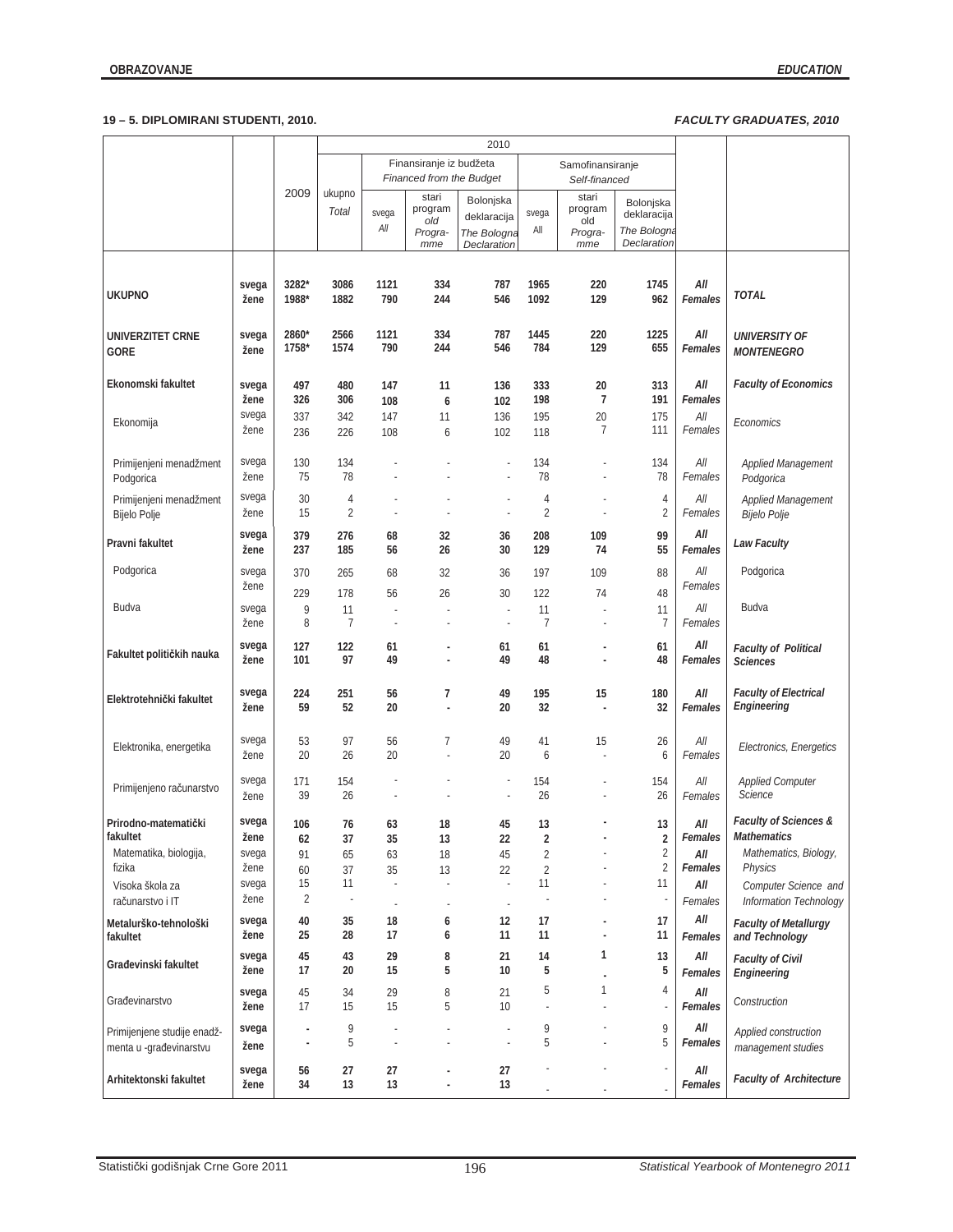| /nastavak/                                                              |               |                      |                 |                     |                                                     |                                                        |                  |                                   |                                                        |                  | /continued/                                                         |
|-------------------------------------------------------------------------|---------------|----------------------|-----------------|---------------------|-----------------------------------------------------|--------------------------------------------------------|------------------|-----------------------------------|--------------------------------------------------------|------------------|---------------------------------------------------------------------|
|                                                                         |               |                      |                 |                     |                                                     | 2010                                                   |                  |                                   |                                                        |                  |                                                                     |
|                                                                         |               |                      |                 |                     | Finansiranje iz budžeta<br>Financed from the Budget |                                                        |                  | Samofinansiranje<br>Self-financed |                                                        |                  |                                                                     |
|                                                                         |               | 2009                 | ukupno<br>Total | svega<br>$All$      | stari program<br>Old<br>Programme                   | Bolonjska<br>deklaracija<br>The Bologna<br>Declaration | svega<br>All     | stari program<br>Old<br>Programme | Bolonjska<br>deklaracija<br>The Bologna<br>Declaration |                  |                                                                     |
| Studijski program<br>geodezija                                          | svega<br>žene | 24<br>3              |                 |                     |                                                     |                                                        |                  |                                   | ٠<br>ä,                                                | All<br>Females   | <b>Study Programms</b><br>Geodesy                                   |
| Mašinski fakultet                                                       | svega<br>žene | 38<br>$\mathbf{1}$   | 25<br>3         | 22<br>3             | 12<br>2                                             | 10<br>$\mathbf{1}$                                     | 3<br>ä,          | 3                                 | $\blacksquare$<br>ä,                                   | All<br>Females   | <b>Faculty of Mechanical</b><br>Engineering                         |
| Medicinski fakultet                                                     | svega<br>žene | $67*$<br>$50*$       | 73<br>54        | 50<br>32            | 33<br>23                                            | 17<br>9                                                | 23<br>22         |                                   | 23<br>22                                               | All<br>Females   | <b>Medical Faculty</b>                                              |
| Medicina, stomatologija                                                 | svega<br>žene | 32<br>25             | 50<br>32        | 50<br>32            | 33<br>23                                            | 17<br>9                                                |                  |                                   | ä,                                                     | All<br>Females   | Medicine, Stomatology                                               |
| Visoka medicinska škola<br>Berane                                       | svega<br>žene | $35*$<br>$25*$       | 23<br>22        |                     |                                                     | ä,                                                     | 23<br>22         |                                   | 23<br>22                                               | All<br>Females   | Higher Medical School<br>Berane                                     |
| Filozofski fakultet                                                     | svega<br>žene | 648<br>555           | 561<br>490      | 323<br>280          | 178<br>151                                          | 145<br>129                                             | 238<br>210       | 53<br>43                          | 185<br>167                                             | All<br>Females   | <b>Faculty of Philosophy</b>                                        |
| Predškolsko vaspitanje,<br>fizičko vaspitanje<br>(primijenjene studije) | svega<br>žene | 93<br>93             | 64<br>64        | 20<br>20            | 4<br>4                                              | 16<br>16                                               | 44<br>44         | 4<br>4                            | 40<br>40                                               | All<br>Females   | Pre-school education and<br>phzsical edication<br>(applied studies) |
| Filozofski fakultet<br>(akademske studije)                              | svega<br>žene | 555<br>462           | 497<br>317      | 303<br>260          | 174<br>147                                          | 129<br>113                                             | 194<br>166       | 49<br>39                          | 145<br>127                                             | All<br>Females   | Faculty of Philosophy<br>(academic studies)                         |
| Fakultet za pomorstvo                                                   | svega<br>žene | 242<br>52            | 211<br>52       | 41<br>11            | 6<br>3                                              | 35<br>8                                                | 170<br>41        | 15<br>3                           | 155<br>38                                              | All<br>Females   | <b>Faculty of Maritime</b><br><b>Studies</b>                        |
| Fakultet za pomorstvo<br>(Dvogodišnje studije)                          | svega<br>žene | 44<br>4              | 8<br>1          | $\overline{2}$<br>1 | $\overline{2}$<br>1                                 |                                                        | 6                | 6                                 |                                                        | All<br>Females   | Faculty of Maritime<br>Studies (Two-year<br>studies)                |
| Fakultet za pomorstvo                                                   | svega<br>žene | 198<br>48            | 203<br>51       | 39<br>10            | 4<br>$\overline{2}$                                 | 35<br>8                                                | 164<br>41        | 9<br>3                            | 155<br>38                                              | All<br>Females   | <b>Faculty of Maritime</b><br><b>Studies</b>                        |
| Fakultet za turizam i<br>hotelijerstvo Kotor                            | svega<br>žene | 84<br>70             | 151<br>111      | 76<br>65            |                                                     | 76<br>65                                               | 75<br>46         |                                   | 75<br>46                                               | All<br>Females   | Faculty of Tourism&<br>Hotel Management -<br>Kotor                  |
| Obrazovanje učitelja na<br>albanskom jeziku                             | svega<br>žene | 13<br>$\overline{7}$ | 6<br>5          | 6<br>5              |                                                     | 6<br>5                                                 | ä,               |                                   | ٠<br>÷,                                                | All<br>Females   | Training for Albanian-<br>speaking Teachers                         |
| Biotehnički fakultet                                                    | svega<br>žene | 85<br>46             | 66<br>31        | 31<br>18            |                                                     | 31<br>18                                               | 35<br>13         | ÷,                                | 35<br>13                                               | All<br>Females   | <b>Biotecnical Faculty</b>                                          |
| Biljna proizvodnja,<br>stočarstvo                                       | svega<br>žene | 55<br>33             | 39<br>22        | 31<br>18            | ×,                                                  | 31<br>18                                               | 8<br>4           |                                   | 8<br>4                                                 | All<br>Females   | Crop Production,<br>Livestock breeding                              |
| Studije primijenjene<br>poljopriv. Bar                                  | svega<br>žene | 10<br>3              | 12<br>3         | ٠                   |                                                     | ٠<br>÷,                                                | 12<br>$\sqrt{3}$ | ä,<br>ä,                          | 12<br>3                                                | $All$<br>Females | Studies of Applied<br>Agriculture Bar                               |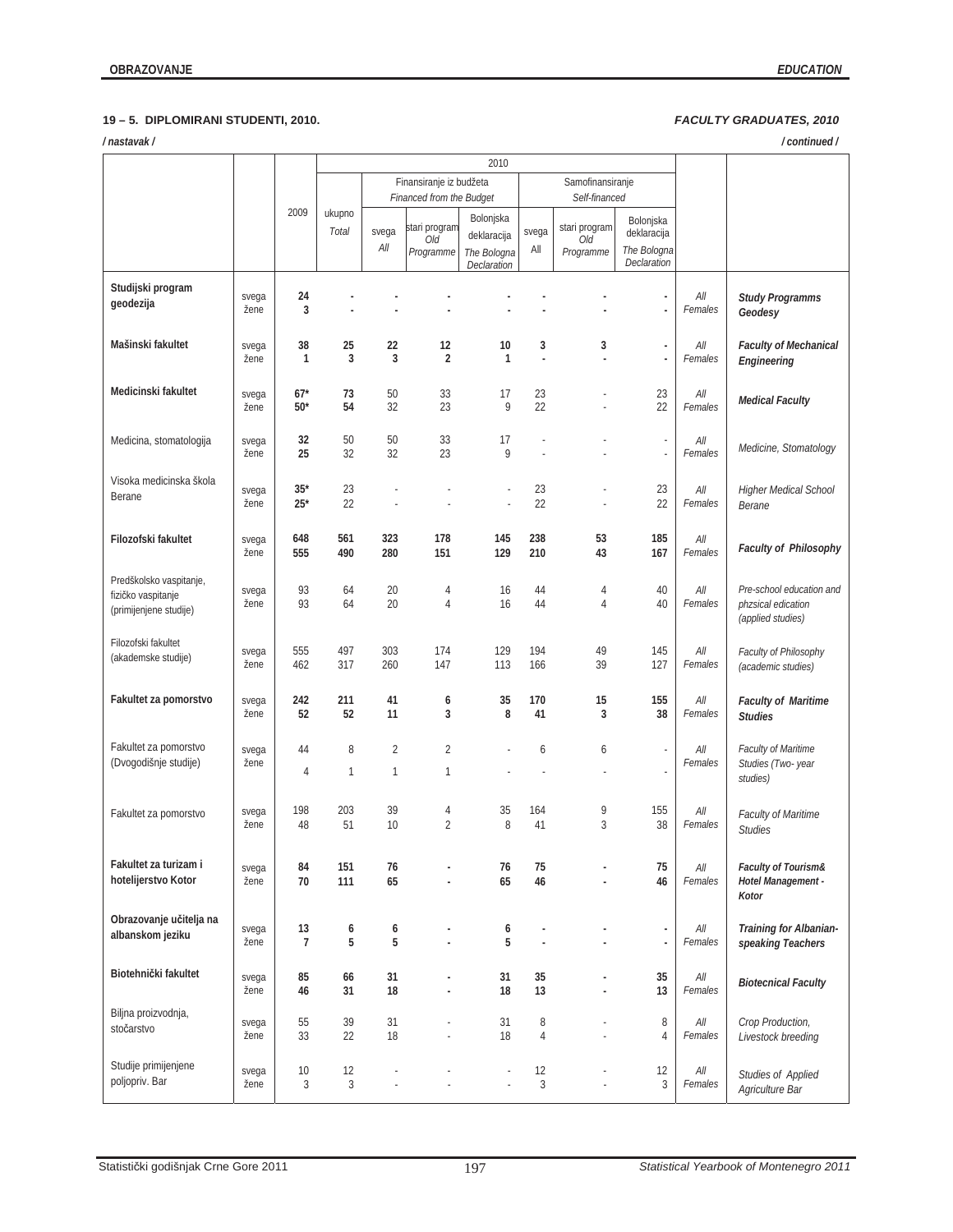## **OBRAZOVANJE** *EDUCATION*

| /continued/<br>/nastavak/                                       |               |                      |                 |              |                                           |                                                        |                   |                                   |                                                        |                |                                                                       |
|-----------------------------------------------------------------|---------------|----------------------|-----------------|--------------|-------------------------------------------|--------------------------------------------------------|-------------------|-----------------------------------|--------------------------------------------------------|----------------|-----------------------------------------------------------------------|
|                                                                 |               |                      |                 |              |                                           | 2010                                                   |                   |                                   |                                                        |                |                                                                       |
|                                                                 |               |                      |                 |              | Finansiranje iz budžeta                   |                                                        |                   | Samofinansiranje                  |                                                        |                |                                                                       |
|                                                                 |               |                      |                 |              | Financed from the Budget                  |                                                        |                   | Self-financed                     |                                                        |                |                                                                       |
|                                                                 |               | 2009                 | ukupno<br>Total | svega<br>All | stari<br>program<br>Old<br>Progra-<br>mme | Bolonjska<br>deklaracija<br>The Bologna<br>Declaration | svega<br>All      | stari program<br>Old<br>Programme | Bolonjska<br>deklaracija<br>The Bologna<br>Declaration |                |                                                                       |
| Studije primijenjene<br>poljopriv. B. Polje                     | svega<br>žene | 18<br>10             | 15<br>6         |              |                                           |                                                        | 15<br>6           |                                   | 15<br>6                                                | All<br>Females | Studies of Applied<br>Agriculture B.Polje                             |
| Studije primijenjene<br>poljoprivrede Podgorica                 | svega<br>žene | $\overline{c}$<br>ä, |                 |              |                                           |                                                        |                   |                                   | ä,                                                     | All<br>Females | Studies of Applied<br>Agriculture Podgorica                           |
| Fakultet primijenjene<br>fizioterapije                          | svega<br>žene | 72<br>60             | 49<br>36        | 26<br>21     |                                           | 26<br>21                                               | 23<br>15          |                                   | 23<br>15                                               | All<br>Females | The Faculty of Applied<br>Physiotherapy                               |
| Primijenjena fizioterapija                                      | svega<br>žene | 72<br>60             | 49<br>36        | 26<br>21     | ä,                                        | 26<br>21                                               | 23<br>15          | ä,                                | 23<br>15                                               | All<br>Females | Applied Physiotherapy                                                 |
| Muzička akademija                                               | svega<br>žene | 38<br>24             | 20<br>13        | 16<br>12     | 5<br>5                                    | 11<br>$\overline{7}$                                   | 4<br>$\mathbf{1}$ | 2<br>1                            | $\overline{2}$<br>J.                                   | All<br>Females | Music Academy                                                         |
| <b>Fakultet likovnih</b><br>umjetnosti                          | svega<br>žene | 28<br>13             | 32<br>14        | 32<br>14     | 9<br>1                                    | 23<br>13                                               |                   |                                   | ÷,<br>Ĩ.                                               | All<br>Females | <b>Faculty of Fine Arts</b>                                           |
| Fakultet dramskih<br>umjetnosti                                 | svega<br>žene | 16<br>6              | 19<br>14        | 14<br>11     |                                           | 14<br>11                                               | 5<br>3            |                                   | 5<br>3                                                 | All<br>Females | <b>Faculty of Drama</b>                                               |
| Institut za strane jezike<br>(prevodilaštvo)                    | svega<br>žene | 5<br>5               | 5<br>3          |              |                                           |                                                        | 5<br>3            | ä,                                | 5<br>3                                                 | All<br>Females | Institute for Foreign<br>Lang. (Translating)                          |
| Fakultet za sport i fizičko<br>vaspitanje                       | svega<br>žene | 26<br>5              | 38<br>10        | 15<br>5      | 9<br>3                                    | 6<br>$\overline{2}$                                    | 23<br>5           | 2<br>1                            | 21<br>4                                                | All<br>Females | Faculty of Sports and<br><b>Physical Education</b>                    |
| <b>UNIVERZITET</b><br><b>MEDITERAN</b>                          | svega<br>žene | 209<br>128           | 270<br>171      |              |                                           |                                                        | 270<br>171        |                                   | 270<br>171                                             | All<br>Females | <b>UNIVERSITY</b><br><b>MEDITERAN</b>                                 |
| Fakultet za turizam Bar                                         | svega<br>žene | 100<br>65            | 100<br>65       | 100<br>65    | 100<br>65                                 | 100<br>65                                              | 100<br>65         | 100<br>65                         | 100<br>65                                              | All<br>Females | Faculty of Tourism Bar                                                |
| Fakultet za poslovne<br>studije "Montenegro<br>business school" | svega<br>žene | 68<br>46             | 69<br>49        |              |                                           |                                                        | 69<br>49          |                                   | 69<br>49                                               | All<br>Females | <b>Faculty of Business</b><br>Studies "Montenegro<br>business school" |
| Fakultet za informacione<br>tehnologije                         | svega<br>žene | 13<br>$\mathbf{1}$   | 18<br>4         |              |                                           |                                                        | 18<br>4           |                                   | 18<br>4                                                | All<br>Females | Faculty of Information<br>Technologies                                |
| <b>Fakultet vizuelnih</b><br>umjetnosti                         | svega<br>žene | 28<br>16             | 32<br>13        | ä,           |                                           |                                                        | 32<br>13          | ä,<br>÷,                          | 32<br>13                                               | All<br>Females | Faculty of Visual Arts                                                |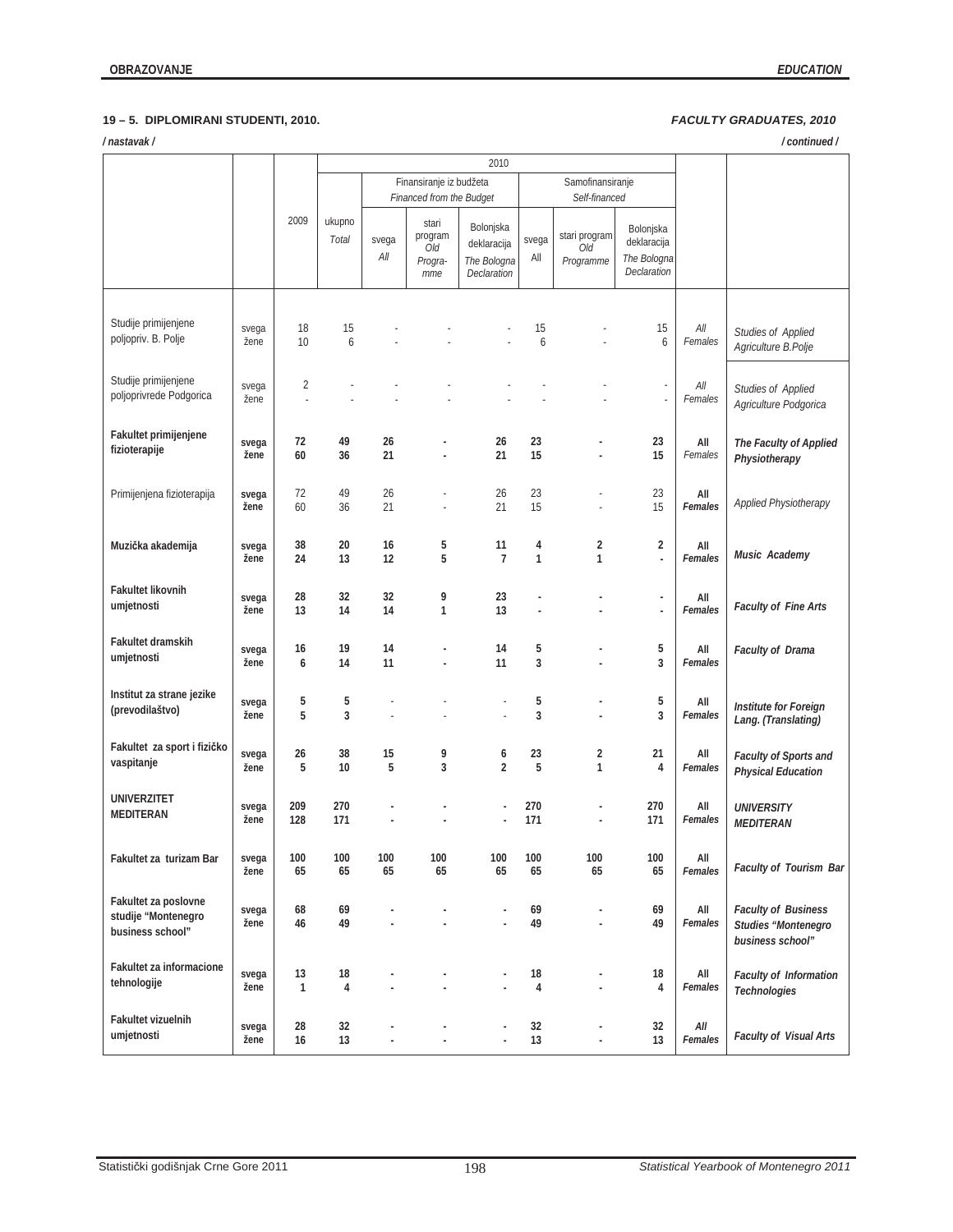| /nastavak/<br>/continued/                                                     |               |            |                      |                                                     |                                           |                                                        |                      |                                   |                                                        |                |                                                                                 |
|-------------------------------------------------------------------------------|---------------|------------|----------------------|-----------------------------------------------------|-------------------------------------------|--------------------------------------------------------|----------------------|-----------------------------------|--------------------------------------------------------|----------------|---------------------------------------------------------------------------------|
|                                                                               |               |            |                      |                                                     |                                           |                                                        |                      |                                   |                                                        |                |                                                                                 |
|                                                                               |               |            |                      | Finansiranje iz budžeta<br>Financed from the Budget |                                           |                                                        |                      | Samofinansiranje<br>Self-financed |                                                        |                |                                                                                 |
|                                                                               |               | 2009       | ukupno<br>Total      | svega<br>All                                        | stari<br>program<br>old<br>Progra-<br>mme | Bolonjska<br>deklaracija<br>The Bologna<br>Declaration | svega<br>All         | stari program<br>old<br>Programme | Bolonjska<br>deklaracija<br>The Bologna<br>Declaration |                |                                                                                 |
| Pravni fakultet                                                               | svega<br>žene |            | 12<br>10             |                                                     |                                           |                                                        | 12<br>10             |                                   | 12<br>10                                               | All<br>Females | Law Faculty                                                                     |
| Fakultet za strane jezik                                                      | svega<br>žene | ä,         | 39<br>30             |                                                     |                                           |                                                        | 39<br>30             | L,                                | 39<br>30                                               | All<br>Females | <b>Faculty of Foreign</b><br>Languages                                          |
| UDG                                                                           | svega<br>žene |            | 78<br>49             |                                                     |                                           |                                                        | 78<br>49             |                                   | 78<br>49                                               | All<br>Females | <b>UDG</b>                                                                      |
| Fakultet za medjunarodnu<br>ekonomiju, finansije i<br>biznis                  | svega<br>žene |            | 63<br>40             |                                                     |                                           |                                                        | 63<br>40             |                                   | 63<br>40                                               | All<br>Females | <b>Faculty of International</b><br>Economics, Finance and<br><b>Business</b>    |
| Fakultet pravnih nauka                                                        | svega<br>žene |            | 15<br>9              |                                                     |                                           |                                                        | 15<br>9              |                                   | 15<br>9                                                | All<br>Females | Faculty of Foreign<br>Languages                                                 |
| <b>OSTALE</b><br>VISOKOŠKOLSKE<br><b>USTANOVE</b>                             | svega<br>žene | 213<br>102 | 172<br>88            |                                                     |                                           |                                                        | 172<br>88            | L.                                | 172<br>88                                              | All<br>Females | <b>OSTALE</b><br>VISOKOŠKOLSKE<br><b>USTANOVE</b>                               |
| Fakultet za poslovni<br>menadžment Bar                                        | svega<br>žene | 168<br>69  | 147<br>73            |                                                     |                                           |                                                        | 147<br>73            |                                   | 147<br>73                                              | All<br>Females | <b>Faculty of Business</b><br>Management Bar                                    |
| Visoka škola sestrinstva<br>"Kraljica Jelena"                                 | svega<br>žene | 10<br>10   | 9<br>8               |                                                     |                                           |                                                        | 9<br>8               |                                   | 9<br>8                                                 | All<br>Females | <b>College of Sisterhood</b><br>"Kraljica Jelena"                               |
| <b>Faculty of Administrative</b><br>and European studies                      | svega<br>žene | 27<br>17   | 12<br>$\overline{7}$ |                                                     |                                           |                                                        | 12<br>$\overline{7}$ |                                   | 12<br>$\overline{7}$                                   | All<br>Females | Faculty of<br>Administrative and<br>European studies                            |
| Algonquin" fakultet za<br>internacionalni hotelski i<br>turistički menadžment | svega<br>žene | 8<br>6     | 4                    |                                                     |                                           |                                                        | 4                    |                                   | 4<br>ä,                                                | All<br>Females | Algonquin - Faculty for<br>International Hotel and<br><b>Tourist Management</b> |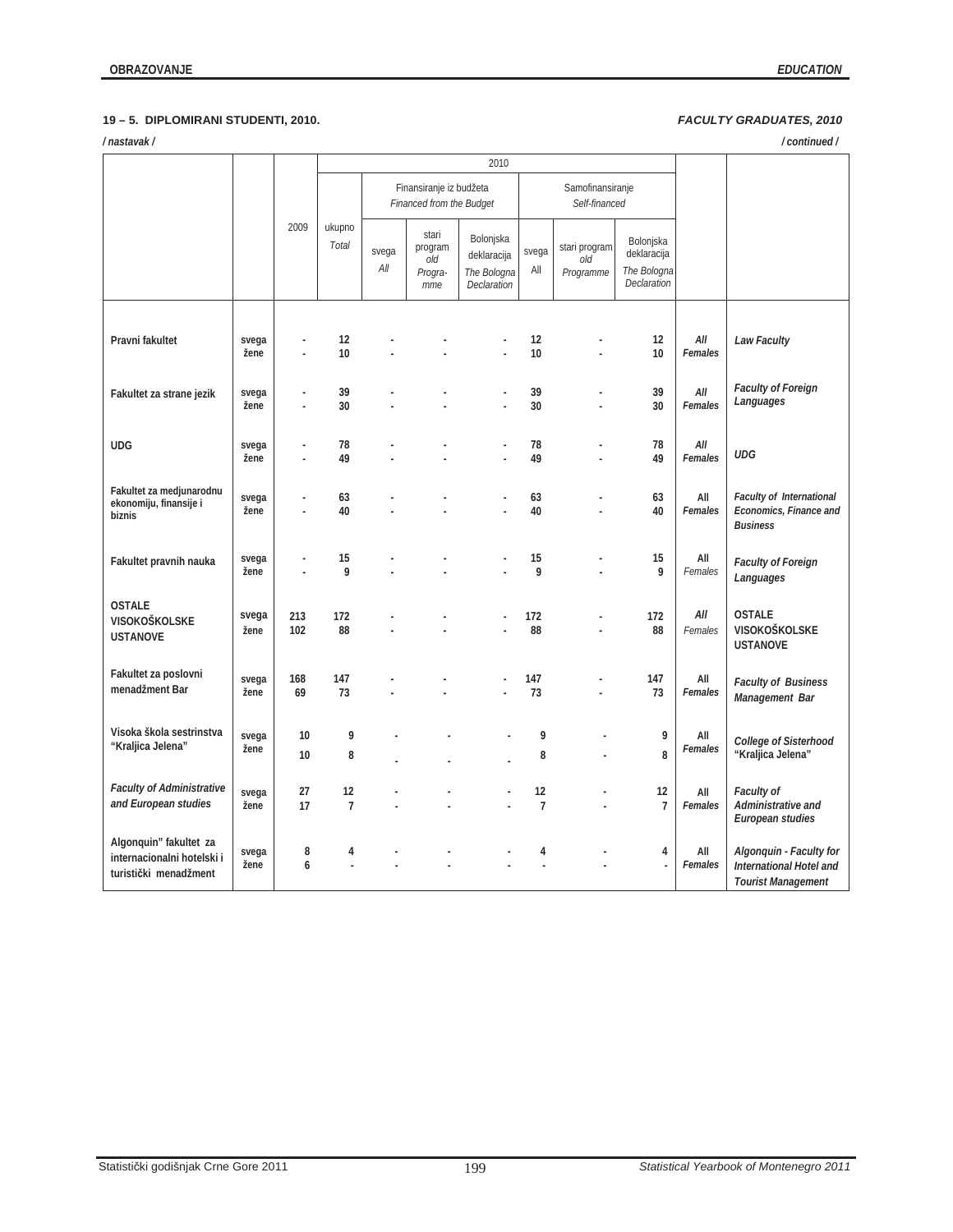## $\emph{ENROLLED IN POSTGRADUATE}$ <br> $\emph{STUDIES AND DOCTORAL STUDIES}$

|                                                                       |              | Postdiplomske studije   |                      |                     |          |                               |                                                                                     |
|-----------------------------------------------------------------------|--------------|-------------------------|----------------------|---------------------|----------|-------------------------------|-------------------------------------------------------------------------------------|
|                                                                       |              | Postgraduate studies    |                      |                     |          | Doktorske studije             |                                                                                     |
|                                                                       |              | Specijalističke studije |                      | Magistarske studije |          | Doctoral studies              |                                                                                     |
|                                                                       |              |                         |                      |                     |          |                               |                                                                                     |
|                                                                       |              | Specialist studies      |                      | Master studies      |          |                               |                                                                                     |
|                                                                       | Svega        | Ženski                  | Svega                | Ženski              | SvegaA   | Ženski                        |                                                                                     |
|                                                                       | All          | Females                 | All                  | Females             | 11       | Females                       |                                                                                     |
|                                                                       |              |                         |                      |                     |          |                               |                                                                                     |
| 2007/2008                                                             | 420          | 320                     | 966                  | 593                 | 55       | 30                            | 2007/2008                                                                           |
| 2008/2009<br>2009/2010                                                | 1225         | 864<br>1076             | 1023<br>931          | 650<br>556          | 87       | 45<br>35                      | 2008/2009<br>2009/2010                                                              |
| 2010/2011                                                             | 1656<br>1880 | 1159                    | 1061                 | 629                 | 60<br>65 | 32                            | 2010/2011                                                                           |
|                                                                       |              |                         |                      |                     |          |                               |                                                                                     |
| UNIVERZITET CRNE GORE                                                 | 1522         | 971                     | 978                  | 583                 | 62       | 30                            | UNIVERSITY OF MONTENEGRO                                                            |
| Ekonomski fakultet                                                    |              |                         | 487                  | 285                 | 25       | 11                            | <b>Faculty of Economics</b>                                                         |
| Ekonomija                                                             |              | ÷                       | 285                  | 180                 | 25       | 11                            | Economics                                                                           |
| Menadžment Podgorica                                                  |              | $\overline{a}$          | 202                  | 105                 | ÷,       | $\overline{\phantom{a}}$      | Management Podgorica                                                                |
| Pravni fakultet                                                       | 308          | 199                     | 80                   | 51                  | ٠        | ٠                             | <b>Law Faculty</b>                                                                  |
| Fakultet političkih nauka                                             | 176          | 141                     | 53                   | 34                  |          | $\blacksquare$                | <b>Faculty of Political Sciences</b>                                                |
| Elektrotehnički fakultet                                              | 160          | 40                      | 25                   | 7                   | 1        | ٠                             | <b>Faculty of Electrical Engineering</b>                                            |
| Prirodno-matematički fakultet                                         | 102          | 52                      | 25                   | 15                  |          | ٠                             | <b>Faculty of Science and Mathematics</b>                                           |
| Metalurško-tehnološki fakultet                                        | 32           | 21                      | 3                    | 2                   | ä,       | ٠                             | <b>Faculty of Metallurgy and Technology</b>                                         |
| Građevinski fakultet                                                  | 25           | 8                       | 19                   | 9                   | 4        | 2                             | <b>Faculty of Civil Engineering</b>                                                 |
| Mašinski fakultet                                                     | 8            | 1                       | 14                   | 2                   | 1        | $\blacksquare$                | <b>Faculty of Mechanical Engineering</b>                                            |
| Medicinski fakultet                                                   | ٠            |                         | ٠                    | ä,                  | 12       | 9                             | <b>Medical Faculty</b>                                                              |
| Filozofski fakultet                                                   | 350          | 297                     | 77                   | 60                  | 14       | 7                             | Faculty of Philosophy                                                               |
| Fakultet za pomorstvo                                                 | 47           | 16                      | 35                   | 15                  | 5        | 1                             | <b>Faculty of Maritime Studies</b>                                                  |
| Fakultet za turizam i hotelijerstvo Kotor                             | 93           | 65                      | 37                   | 26                  |          | $\blacksquare$                | Faculty of Tourism & Hotel Management<br>Kotor                                      |
| Fakultet primijenjene fizioterapije                                   | 45           | 34                      | $\blacksquare$       |                     |          | ٠                             | <b>Faculty of Applied Physiotherapy</b>                                             |
| Muzička akademija                                                     | 14           | 8                       | 10                   | 10                  | ٠        | ٠                             | Music Academy                                                                       |
| Fakultet likovnih umjetnosti                                          | 22           | 13                      | 8                    | 5                   |          | $\blacksquare$                | <b>Faculty of Fine Arts</b>                                                         |
| Fakultet dramskih umjetnosti                                          | 17           | 13                      | ä,                   | ٠                   |          | $\blacksquare$                | <b>Faculty of Drama</b>                                                             |
| Institut za strane jezike                                             | 25           | 19                      | 9                    | 8                   |          | ٠                             | Institute for Foreign Languages                                                     |
| Biotehnički fakultet                                                  | 37           | 22                      | 22                   | 13                  |          | ٠                             | <b>Biotecnical Faculty</b>                                                          |
| Studijski program geodezija                                           | 1            |                         | ٠                    | ٠                   |          | ٠                             | <b>Study Programms Geodesy</b>                                                      |
| Fakultet za sport i fizičko vaspitanje                                | 26           | 3                       | 6                    | 2                   |          | ٠                             | <b>Faculty of Sports and Physical Education</b>                                     |
| Arhitektonski fakultet                                                | 34           | 19                      | 68                   | 39                  |          | ۰                             | <b>Faculty of Architecture</b>                                                      |
| UNIVERZITET MEDITERAN                                                 | 151          | 85                      | 36                   | 20                  | 3        | 2                             | <b>UNIVERSITY MEDITERAN</b>                                                         |
| Fakultet za turizam Bar                                               | 54           | 35                      | 7                    | 6                   | 3        | 2                             | <b>Faculty of Tourism Bar</b>                                                       |
| Fakultet za poslovne studije "Montenegro                              |              |                         |                      |                     |          |                               | Faculty of Business Studies "Montenegro                                             |
| business school"                                                      | 45           | 29                      | 3                    | 3                   |          | $\blacksquare$                | business school"                                                                    |
| Fakultet za informacione tehnologije<br>Fakultet vizuelnih umjetnosti | 16<br>24     | 4<br>10                 | $\overline{7}$<br>11 | 6                   |          | $\overline{\phantom{a}}$<br>٠ | <b>Faculty of Information Technologies</b><br>Faculty of Visual Arts                |
|                                                                       |              |                         |                      |                     |          |                               |                                                                                     |
| Pravni fakultet<br><b>UDG</b>                                         | 12<br>124    | 7<br>68                 | 8<br>40              | 5<br>21             | ٠        | ۰<br>٠                        | <b>Law Faculty</b><br><b>UDG</b>                                                    |
| Fakultet za medjunarodnu ekonomiju, finansije<br>i biznis             | 89           | 49                      | 13                   | 6                   |          | ٠                             | <b>Faculty of International Economics,</b><br><b>Finance and Business</b>           |
| Fakultet pravnih nauka                                                | 35           | 19                      | 12                   | 9                   |          | ٠                             | <b>Faculty of Law</b>                                                               |
| Humanističke studije                                                  | ٠            | ٠                       | 15                   | 6                   | ä,       | $\overline{\phantom{a}}$      | <b>Humanities Studies</b>                                                           |
|                                                                       |              |                         |                      |                     |          |                               |                                                                                     |
| OSTALE VISOKOŠKOLSKE USTANOVE                                         | 83           | 35                      | 7                    | 5                   |          | $\overline{\phantom{a}}$      | <b>OTHER ACADEMIC INSTITUTIONS</b><br><b>Faculty of Administrative and European</b> |
| Fakultet za državne i evropske studije                                |              |                         | 7                    | 5                   |          | ٠                             | <b>Studies</b>                                                                      |
| Fakultet za poslovni menadžment Bar                                   | 83           | 35                      |                      |                     |          | ٠                             | Faculty of Business Management Bar                                                  |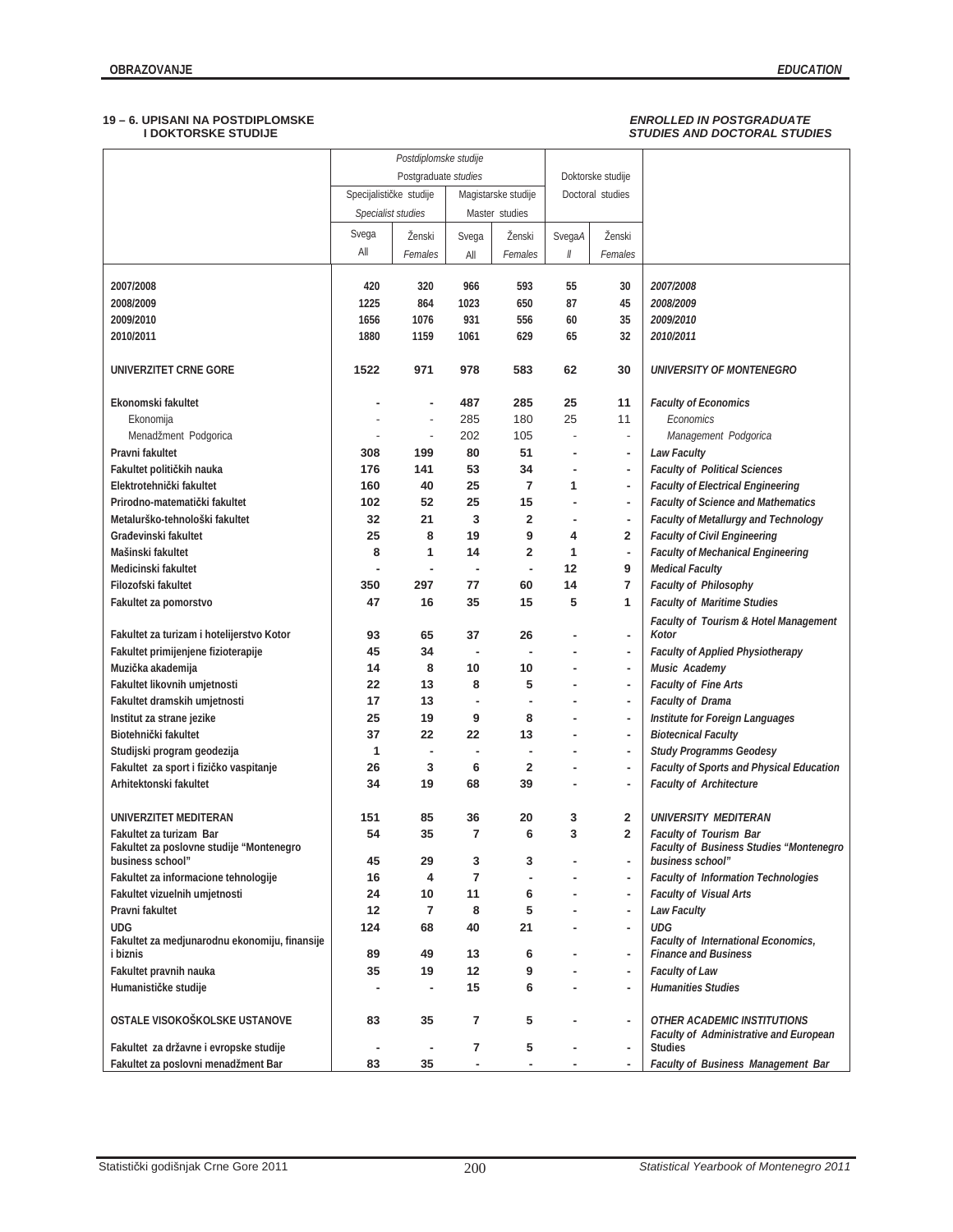|                                                              |                | Specijalisti<br><b>Specialists</b> |                | Magistri nauka<br>Masters of science | Doktori nauka<br>Doctors of science |                          |                                                                    |
|--------------------------------------------------------------|----------------|------------------------------------|----------------|--------------------------------------|-------------------------------------|--------------------------|--------------------------------------------------------------------|
|                                                              |                |                                    |                |                                      |                                     |                          |                                                                    |
|                                                              | Svega<br>All   | Ženski<br>Females                  | Svega<br>All   | Ženski<br>Females                    | Svega<br>All                        | Ženski<br>Females        |                                                                    |
| <b>UKUPNO</b>                                                |                |                                    |                |                                      |                                     |                          | <b>TOTAL</b>                                                       |
| 2006                                                         |                | ×,                                 | 37             | 19                                   | 7                                   | 2                        | 2006                                                               |
| 2007                                                         | 106            | 85                                 | 186            | 104                                  | 6                                   | 6                        | 2007                                                               |
| 2008                                                         | 607            | 464                                | 140            | 69                                   | 14                                  | 3                        | 2008                                                               |
| 2009                                                         | 1098           | 805                                | 217            | 124                                  | 18                                  | 12                       | 2009                                                               |
| 2010                                                         | 1230           | 827                                | 248            | 142                                  | 15                                  | 6                        | 2010                                                               |
| UNIVERZITET CRNE GORE                                        | 1101           | 758                                | 231            | 132                                  | 15                                  | 6                        | <b>UNIVERSITY OF MONTENEGRO</b>                                    |
| Ekonomski fakultet                                           |                | ä,                                 | 98             | 53                                   | 6                                   | $\overline{2}$           | <b>Faculty of Economics</b>                                        |
| Pravni fakultet                                              | 179            | 118                                | ÷,             | ÷,                                   | 1                                   | 1                        | <b>Law Faculty</b>                                                 |
| Fakultet političkih nauka                                    | 117            | 94                                 | 26             | 22                                   | 1                                   | 1                        | <b>Faculty of Political Sciences</b>                               |
| Elektrotehnički fakultet                                     | 111            | 35                                 | 8              | 5                                    | 4                                   | 1                        | <b>Faculty of Electrical Engineering</b>                           |
| Prirodno-matematički fakultet                                | 49             | 30                                 | 22             | 16                                   |                                     | $\overline{\phantom{a}}$ | <b>Faculty of Sciences &amp; Mathematics</b>                       |
| Metalurško-tehnološki fakultet                               | 29             | 23                                 | 8              | 6                                    |                                     | ÷,                       | Faculty of Metallurgy and Technology                               |
| Građevinski fakultet                                         | 22             | 11                                 | $\overline{4}$ | 3                                    | 1                                   | ÷,                       | <b>Faculty of Civil Engineering</b>                                |
| Mašinski fakultet                                            | $\overline{7}$ |                                    | 18             | $\overline{2}$                       | 1                                   | $\overline{\phantom{a}}$ | <b>Faculty of Mechanical Engineering</b>                           |
| Medicinski fakultet                                          | $\overline{a}$ |                                    | ÷,             |                                      |                                     | $\overline{\phantom{a}}$ | <b>Medical Faculty</b>                                             |
|                                                              |                |                                    |                |                                      |                                     |                          |                                                                    |
| Filozofski fakultet<br>Fakultet za pomorstvo                 | 241<br>33      | 202<br>21                          | 15<br>J.       | 9                                    | 1                                   | 1<br>×.                  | <b>Faculty of Philosophy</b><br><b>Faculty of Maritime Studies</b> |
| Fakultet za turizam i                                        | 107            | 85                                 | 9              | 6                                    |                                     | ×,                       | <b>Faculty of Tourism&amp;Hotel</b>                                |
| hotelijerstvo Kotor<br>Fakultet primijenjene                 | 48             | 42                                 |                |                                      |                                     | ÷,                       | Management - Kotor<br>The Faculty of Applied Physiotherapy         |
| fizioterapije                                                |                |                                    |                |                                      |                                     |                          |                                                                    |
| Studijski program geodezija                                  | 17             | 8                                  |                |                                      |                                     | ×,                       | <b>Study Programms Geodesy</b>                                     |
| Institut za strane jezike<br>(prevodilaštvo)                 | 16             | 13                                 | 2              | 2                                    |                                     | ä,                       | Institute for Foreign Languages<br>(Translating)                   |
| Biotehnički fakultet                                         | 55             | 35                                 |                |                                      |                                     | ×,                       | <b>Biotechnical Faculty</b>                                        |
| Muzička akademija                                            | 21             | 18                                 | 4              | 2                                    |                                     | ×,                       | Music Academy                                                      |
| Fakultet likovnih umjetnosti                                 | 17             | 9                                  | 12             | 4                                    |                                     | ×,                       | Faculty of Fine Arts                                               |
| Fakultet dramskih umjetnosti                                 | 10             | 3                                  | 1              |                                      |                                     | $\overline{\phantom{a}}$ | <b>Faculty of Drama</b>                                            |
| Fakultet za sport i fizičko                                  |                |                                    |                |                                      |                                     |                          | Faculty of Sports and Physical                                     |
| vaspitanje                                                   | 13             | 3                                  | 4              | 2                                    |                                     | ä,                       | Education                                                          |
| Arhitektonski fakultet                                       | 9              | 8                                  |                |                                      |                                     | $\overline{\phantom{a}}$ | <b>Faculty of Architecture</b>                                     |
| UNIVERZITET MEDITERAN                                        | 77             | 44                                 | 4              | 3                                    |                                     | ×,                       | UNIVERSITY MEDITERAN                                               |
| Fakultet za turizam Bar                                      | 29             | 20                                 |                |                                      |                                     | ÷,                       | <b>Faculty of Tourism Bar</b>                                      |
| Fakultet za poslovne studije<br>"Montenegro business school" | 32             | 19                                 |                |                                      |                                     | $\overline{\phantom{a}}$ | <b>Faculty of Business Studies</b><br>"Montenegro business school" |
| Fakultet za informacione<br>tehnologije                      | 7              | ٠                                  |                |                                      |                                     | ٠                        | <b>Faculty of Information Technologies</b>                         |
| Fakultet vizuelnih umjetnosti                                | 9              | 5                                  |                |                                      |                                     | $\blacksquare$           | <b>Faculty of Visual Arts</b>                                      |
| Pravni fakultet                                              |                | ä,                                 | 4              | 3                                    |                                     | $\sim$                   | <b>Law Faculty</b>                                                 |
| <b>UDG</b>                                                   | 7              | 5                                  | 9              | 4                                    |                                     | $\blacksquare$           | <b>UDG</b>                                                         |
| Fakultet za medjunarodnu                                     |                |                                    |                |                                      |                                     |                          | <b>Faculty of International Economics,</b>                         |
| ekonomiju, finansije i biznis                                | 7              | 5                                  |                |                                      |                                     | ÷,                       | <b>Finance and Business</b>                                        |
| Fakultet pravnih nauka                                       |                | $\overline{\phantom{a}}$           | 8              | 3                                    |                                     | ÷,                       | Faculty of Law                                                     |
| Humanističke studije                                         |                |                                    | $\mathbf{1}$   | 1                                    |                                     | ÷,                       | <b>Humanities Studies</b>                                          |
| OSTALE VISOKOŠKOLSKE<br><b>USTANOVE</b>                      | 45             | 20                                 | 4              | 3                                    |                                     | $\overline{\phantom{a}}$ | <b>OTHER ACADEMIC INSTITUTIONS</b>                                 |
| Fakultet za poslovni<br>menadžment Bar                       | 45             | 20                                 |                |                                      |                                     | ÷,                       | <b>Faculty of Business Management</b><br>Bar                       |
| Fakultet za državne i evropske<br>studije                    |                | ä,                                 | 4              | 3                                    |                                     | ×,                       | <b>Faculty of Administrative and</b><br>European Studies           |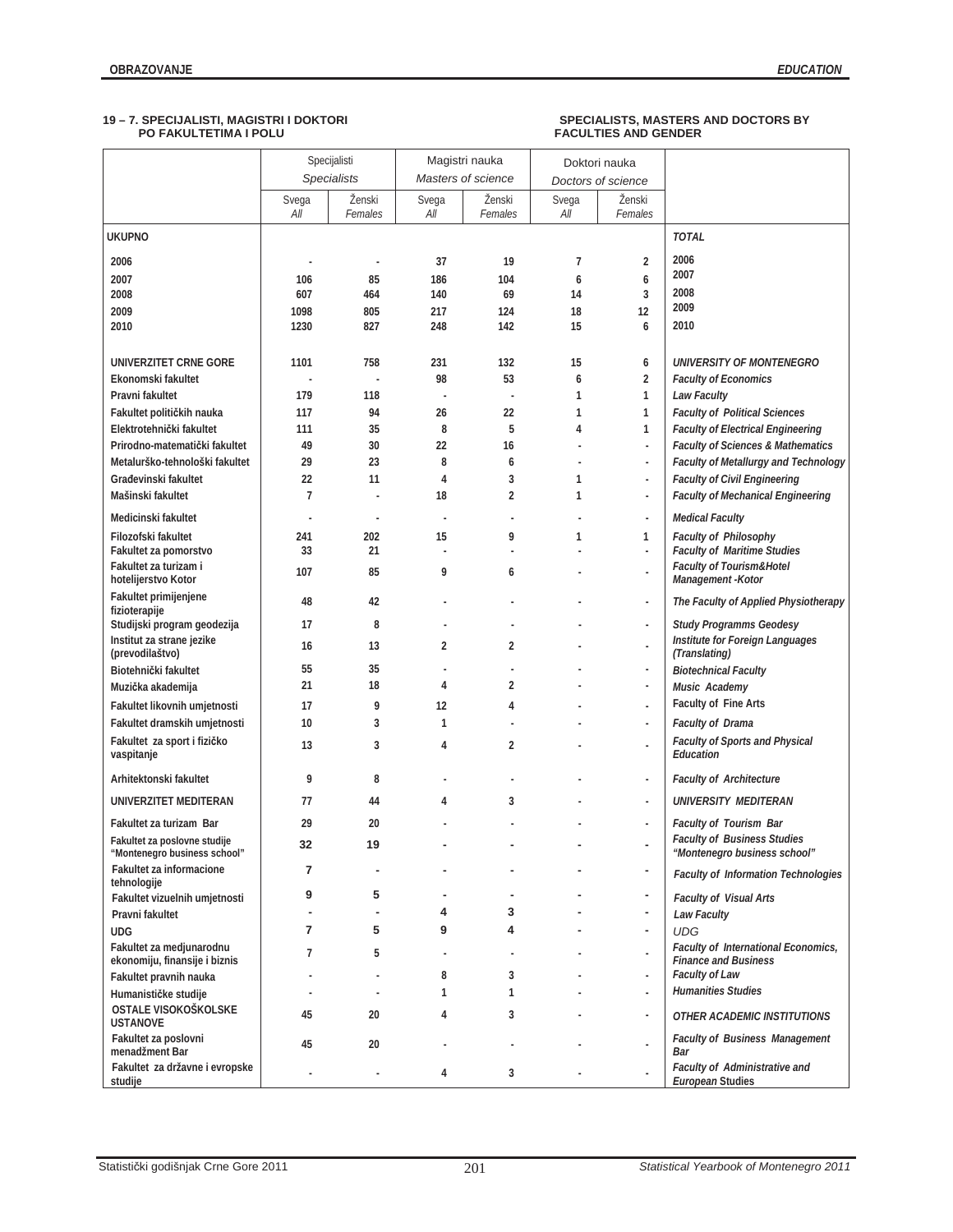## **PODRUýJU1) NAUýNOG RADA I POLU** *FIELDS1) OF SCIENTIFIC WORK AND BY SEX*

## **19 – 8. MAGISTRI I DOKTORI PREMA OBRAZOVNOM** *MASTERS' AND DOCTORS' DEGREES BY EDUCATIONAL*

|                                            |               |                                  | Magistri nauka<br>Masters of science |                     | Doktori nauka<br>Doctors of science |                                  |                                                      |                  |                                                            |
|--------------------------------------------|---------------|----------------------------------|--------------------------------------|---------------------|-------------------------------------|----------------------------------|------------------------------------------------------|------------------|------------------------------------------------------------|
|                                            |               | 2008                             | 2009                                 | 2010                | 2008                                | 2009                             | 2010                                                 |                  |                                                            |
| <b>UKUPNO</b>                              | svega<br>žene | 140<br>69                        | 217<br>124                           | 248<br>142          | 14<br>3                             | 18<br>12                         | 15<br>6                                              | $All$<br>Females | <b>TOTAL</b>                                               |
| Društvene nauke, poslovanje i<br>pravo     | svega<br>žene | 65<br>29                         | 124<br>67                            | 144<br>85           | $10$<br>$\overline{\mathbf{2}}$     | 10<br>6                          | 9<br>5                                               | $All$<br>Females | Social Sciences, Business<br>and Law                       |
| Ekonomija                                  | svega<br>žene | 21<br>9                          | 30<br>10                             | 26<br>13            | 4<br>$\mathbf{1}$                   | 6<br>4                           | 1<br>$\overline{\phantom{a}}$                        | $All$<br>Females | Economics                                                  |
| Marketing i reklamiranje                   | svega<br>žene | 17<br>$\overline{7}$             | 10<br>$\overline{7}$                 | 14<br>10            | $\overline{a}$<br>$\overline{a}$    | $\overline{c}$<br>$\mathbf{1}$   | $\overline{\phantom{a}}$<br>$\overline{\phantom{a}}$ | All<br>Females   | Marketing and advertising                                  |
| Finansije, bankarstvo, osig                | svega<br>žene | 11<br>$\overline{7}$             | 19<br>16                             | 26<br>13            |                                     | $\overline{a}$<br>$\overline{a}$ | 5<br>$\overline{2}$                                  | $All$<br>Females | Finance, banking, insurance                                |
| Računovodstvo                              | svega<br>žene | 2<br>1                           | 7<br>6                               | 4<br>$\overline{2}$ |                                     |                                  | $\overline{\phantom{a}}$<br>$\blacksquare$           | $All$<br>Females | Accounting                                                 |
| Menadžment i administracija                | svega<br>žene | $\overline{a}$<br>$\blacksquare$ | 33<br>17                             | 28<br>15            | $\overline{\phantom{a}}$            | 1<br>$\overline{a}$              | $\overline{\phantom{a}}$<br>$\overline{\phantom{a}}$ | $All$<br>Females | Management and administration                              |
| Pravo                                      | svega<br>žene | 1                                | 8<br>3                               | 12<br>6             | 6<br>$\mathbf{1}$                   | 1<br>$\mathbf{1}$                | 1<br>1                                               | $All$<br>Females | Law                                                        |
| Sociologija                                | svega<br>žene | 1<br>$\overline{a}$              | 1<br>$\overline{a}$                  | 3<br>$\blacksquare$ |                                     | $\overline{a}$                   | 1<br>1                                               | All<br>Females   | Sociology                                                  |
| Političke nauke                            | svega<br>žene | 12<br>5                          | 16<br>8                              | 31<br>26            | ÷,                                  | $\overline{a}$                   | 1<br>1                                               | $All$<br>Females | <b>Political Sciences</b>                                  |
| Tehnika, tehnologija i<br>građevinarstvo   | svega<br>žene | 24<br>$\overline{\phantom{a}}$   | 19<br>5                              | 36<br>16            | 4<br>1                              | 1<br>1                           | 6<br>1                                               | All<br>Females   | Engineering, Technology and<br>Construction                |
| Mašinstvo, proizvodnja i prereda<br>metala | svega<br>žene | 7<br>1                           | 3                                    | 18<br>2             | $\overline{2}$                      |                                  | 1                                                    | $All$<br>Females | Mechanical engineering, metal<br>production and processing |
| Elektrotehnika i energetika                | svega<br>žene | 1<br>$\overline{a}$              | 4<br>$\mathbf{1}$                    | 1                   |                                     | $\overline{a}$                   | 1<br>$\blacksquare$                                  | All<br>Females   | Electrical engineering and energy                          |
| Elektronika i automatika                   | svega<br>žene | 4<br>$\mathbf{1}$                | 7<br>$\mathbf{1}$                    | 7<br>5              | 1<br>÷,                             | 1<br>$\mathbf{1}$                | 3<br>1                                               | All<br>Females   | Electronics and automation                                 |
| Građevinarstvo                             | svega<br>žene | 9<br>3                           | $\overline{a}$<br>$\overline{a}$     | 4<br>3              | 1<br>1                              |                                  | $\overline{\phantom{a}}$<br>$\overline{\phantom{a}}$ | All<br>Females   | Construction                                               |
| Arhitektura i urbanizam                    | svega<br>žene |                                  |                                      | $\overline{a}$      |                                     | $\overline{a}$                   | 1<br>$\overline{\phantom{a}}$                        | $All$<br>Females | Architecture and urbanism                                  |

<sup>1)</sup> Klasifikacija obrazovnih područja (EUROSTAT 99) **1 1** *1 1 Classification of fields of education (EUROSTAT 99) 1 Classification of fields of education (EUROSTAT 99)*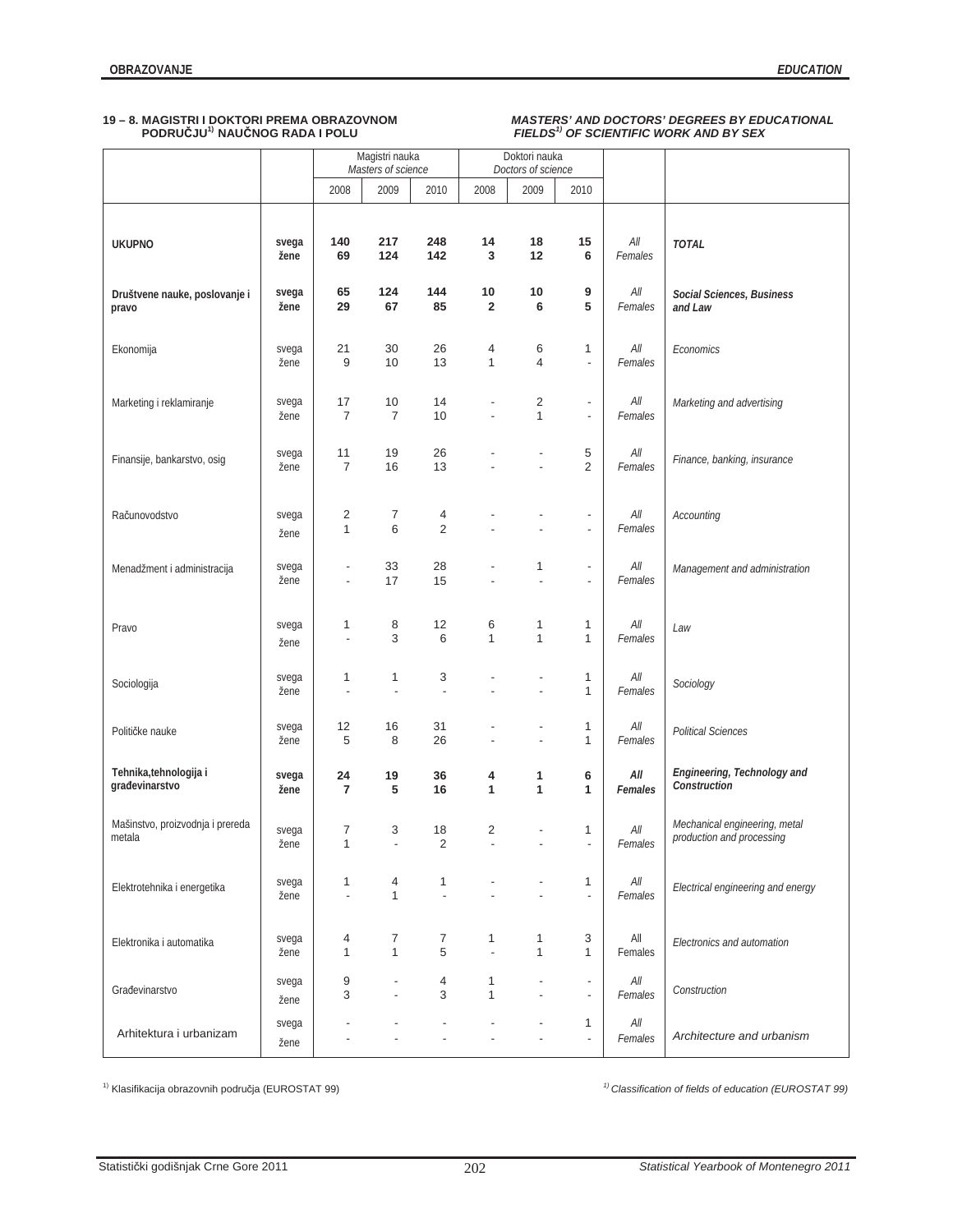## **19 - 8. MAGISTRI I DOKTORI PREMA OBRAZOVNOM PODRUČJU<sup>1)</sup> NAUČNOG RADA I POLU**

### */nastavak/ /continued/*

## 19 MASTERS' AND DOCTORS' DEGREES BY EDUCATIONAL<br>FIELDS<sup>1)</sup> OF SCIENTIFIC WORK AND BY SEX

|                                                 |               |                                                      | Magistri nauka<br>Masters of science              | Doktori nauka<br>Doctors of science |                          |                                  |                                                      |                                     |                                                            |
|-------------------------------------------------|---------------|------------------------------------------------------|---------------------------------------------------|-------------------------------------|--------------------------|----------------------------------|------------------------------------------------------|-------------------------------------|------------------------------------------------------------|
|                                                 |               | 2008                                                 | 2009                                              | 2010                                | 2008                     | 2009                             | 2010                                                 |                                     |                                                            |
| Hemijska tehnologija                            | svega<br>žene | 3<br>$\mathbf{1}$                                    | 4<br>3                                            | 6<br>6                              | $\overline{a}$           | Ĭ.                               | $\overline{\phantom{a}}$<br>$\overline{a}$           | All<br>Females                      | Chemical technology                                        |
| Saobraćajno inžinjerstvo                        | svega<br>žene | $\overline{\phantom{a}}$<br>$\overline{\phantom{a}}$ | 1<br>÷,                                           | Ĭ.                                  |                          |                                  | $\overline{\phantom{a}}$<br>$\overline{a}$           | All<br>Females                      | Transport Engineering                                      |
| Umjetnost i<br>humanističke nauke               | svega<br>žene | 15<br>8                                              | 29<br>22                                          | 30<br>16                            | ٠                        | 3<br>$\overline{\mathbf{2}}$     | $\overline{\phantom{a}}$<br>$\overline{a}$           | All<br>Females                      | <b>Humanities and Arts</b>                                 |
| Likovna umjetnost                               | svega<br>žene | 11<br>6                                              | 5<br>$\overline{2}$                               | 12<br>4                             |                          | $\overline{a}$                   | $\overline{\phantom{a}}$<br>$\overline{\phantom{a}}$ | $All$<br>Females                    | Fine arts                                                  |
| Muzika                                          | svega<br>žene | 4<br>2                                               | ÷,<br>÷,                                          | 4<br>2                              |                          |                                  | $\overline{\phantom{a}}$<br>$\overline{\phantom{a}}$ | All<br>Females                      | Music                                                      |
| Audio vizuelne tehnike i<br>medijska produkcija | svega<br>žene |                                                      | ł,                                                | 1                                   |                          |                                  | ÷<br>÷                                               | All<br>Females                      | Audio-visual techniques and media<br>production.           |
| Maternji jezik i književnost                    | svega<br>žene | $\overline{a}$                                       | 13<br>12                                          | 3<br>2                              | $\overline{a}$           | 2<br>$\overline{2}$              | $\overline{\phantom{a}}$<br>$\overline{\phantom{a}}$ | All<br>Females                      | Mother tongue and literature                               |
| Strani jezici                                   | svega<br>žene |                                                      | 11<br>8                                           | 9<br>8                              |                          | $\overline{a}$                   | $\overline{\phantom{a}}$<br>$\overline{\phantom{a}}$ | All<br>Females                      | Foreign languages                                          |
| Istorija                                        | svega<br>žene |                                                      | $\overline{a}$<br>٠                               | 1<br>$\overline{\phantom{a}}$       |                          |                                  | $\overline{\phantom{a}}$<br>$\overline{\phantom{a}}$ | All<br>Females                      | History                                                    |
| Filozofija                                      | svega<br>žene |                                                      | ×,                                                | $\overline{a}$                      | $\overline{a}$           | 1<br>٠                           | $\overline{\phantom{a}}$<br>$\overline{\phantom{a}}$ | All<br>Females                      | Philosophy                                                 |
| Prirod.nauke, matematika i<br>informatika       | svega<br>žene | 7<br>4                                               | 27<br>20                                          | 25<br>17                            | ä,                       | 4<br>3                           | $\overline{\phantom{a}}$<br>$\overline{\phantom{a}}$ | All<br>Females                      | Natural sciences, Mathematics and<br>InformationTechnology |
| Matematika                                      | svega<br>žene | 2<br>$\mathbf{1}$                                    | $\overline{7}$<br>5                               | 4<br>$\mathbf{1}$                   |                          | $\overline{a}$<br>$\overline{a}$ | $\overline{\phantom{a}}$<br>$\overline{\phantom{a}}$ | All<br>Females                      | Mathematics                                                |
| Informatika                                     | svega<br>žene |                                                      | 1<br>$\blacksquare$                               | 3<br>$\overline{2}$                 |                          | 1<br>$\overline{\phantom{a}}$    | $\overline{\phantom{a}}$<br>$\overline{\phantom{a}}$ | All<br>Females                      | <b>Informatics</b>                                         |
| Fizika                                          | svega<br>žene |                                                      | $\overline{a}$                                    |                                     |                          |                                  | $\overline{\phantom{a}}$<br>$\overline{\phantom{a}}$ | All<br>Females                      | Physic                                                     |
| Geografija                                      | svega<br>žene |                                                      | ×,<br>Ĭ.                                          | 1<br>1                              |                          |                                  | $\blacksquare$<br>$\overline{a}$                     | All<br>Females                      | Geography                                                  |
| Ekologija                                       | svega<br>žene | 1<br>$\mathbf{1}$                                    | 13<br>12                                          | 14<br>10                            | $\overline{a}$           | $\overline{c}$<br>$\overline{2}$ | $\overline{a}$<br>$\overline{a}$                     | $All$<br>Females                    | Ecology                                                    |
| Biologija, biohemija                            | svega<br>žene | 4<br>2                                               | 6<br>3                                            | 3<br>3                              |                          | 1<br>$\mathbf{1}$                | $\overline{\phantom{m}}$<br>$\overline{a}$           | All<br>Females                      | Biology and biochemistry                                   |
| Zdravstvena i socijalna zaštita                 | svega<br>žene | ٠                                                    | 3<br>$\overline{\mathbf{2}}$                      |                                     |                          |                                  | $\overline{\phantom{a}}$<br>$\overline{\phantom{a}}$ | $\mathcal{A}\mathcal{U}$<br>Females | <b>Health and Welfare</b>                                  |
| Medicina                                        | svega<br>žene | $\overline{\phantom{a}}$                             | 3<br>$\sqrt{2}$                                   |                                     |                          |                                  | $\overline{\phantom{a}}$<br>$\overline{\phantom{a}}$ | All<br>Females                      | Medicine                                                   |
| Usluge                                          | svega<br>žene | 26<br>18                                             | 15<br>8                                           | 13<br>8                             |                          |                                  | $\overline{\phantom{a}}$<br>$\overline{\phantom{a}}$ | All<br>Females                      | <b>Services</b>                                            |
| Putovanja, turizam i rekreacija                 | svega<br>žene | 26<br>18                                             | 15<br>8                                           | 9<br>6                              |                          |                                  | $\overline{\phantom{a}}$<br>$\overline{\phantom{a}}$ | All<br>Females                      | Travel, tourism and pleisure                               |
| Sportovi                                        | svega<br>žene | $\overline{\phantom{m}}$<br>$\overline{\phantom{a}}$ | $\centering \label{eq:reduced}$<br>$\blacksquare$ | 4<br>2                              | $\overline{\phantom{a}}$ | $\overline{\phantom{a}}$         | $\overline{\phantom{a}}$<br>$\overline{\phantom{a}}$ | $All$<br>Females                    | Sports                                                     |